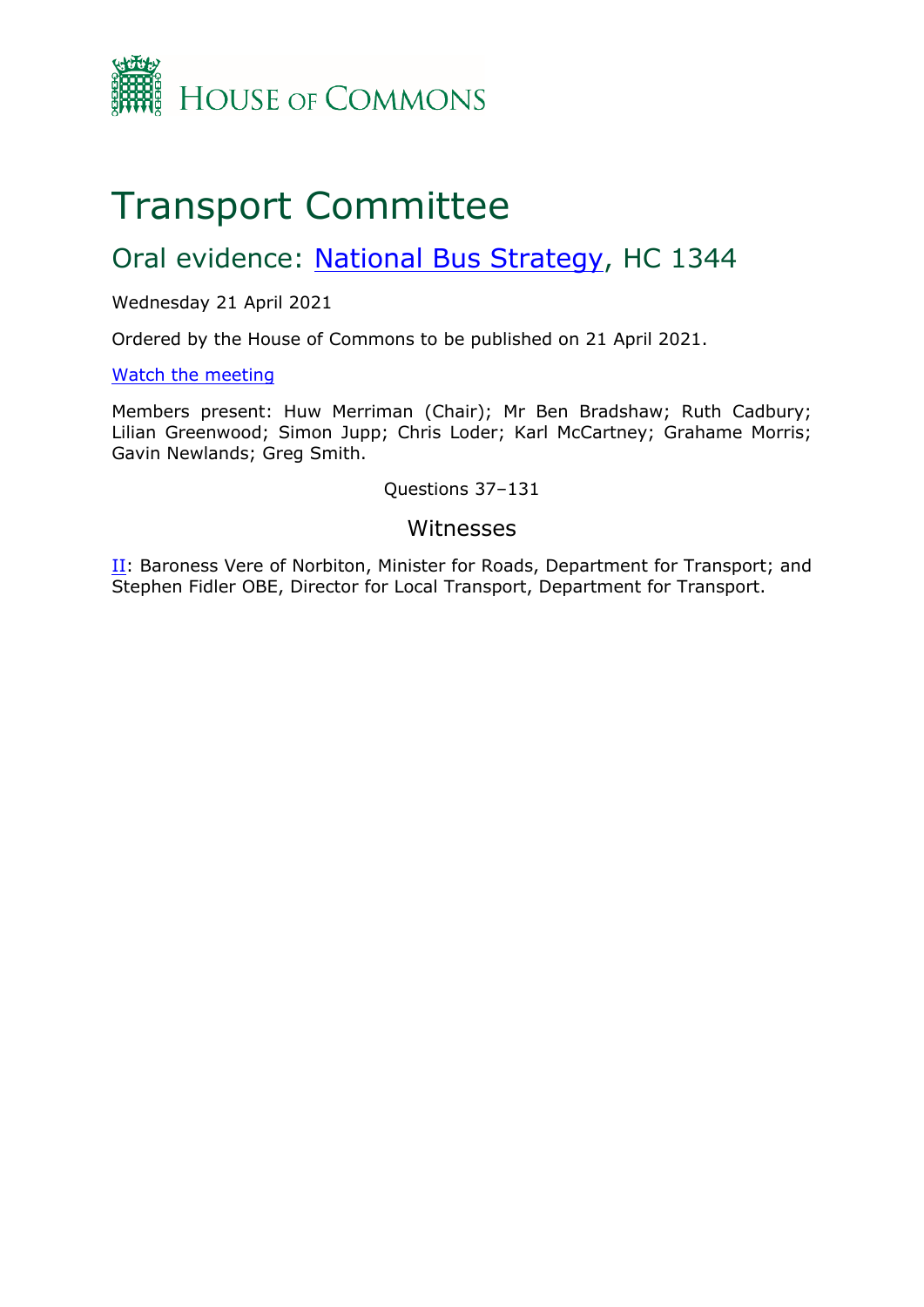

### Examination of witnesses

<span id="page-1-0"></span>Witnesses: Baroness Vere of Norbiton and Stephen Fidler OBE.

Q1 **Chair:** We now move to our second panel. We are delighted to have the Minister and her official. For the record, would you both introduce yourselves?

*Baroness Vere:* I am Baroness Vere. I am the Minister for Roads, Buses and Places.

*Stephen Fidler:* I am Stephen Fidler. I am co-director for local transport at the DFT.

Q2 **Chair:** Minister and Mr Fidler, it is good to see you both again and in the room with us as well, which is great.

I was going to ask you about the bus strategy and what is required, but we drilled into some detail with the first panel. We have a whole series of deadlines and indeed some guidance, which I believe is still pending. Could you set out what is required to be delivered at each stage, and whether you are confident that there will be enough time on the ground to get it delivered?

**Baroness Vere:** Yes, I am very happy to do that. Thank you very much for giving me the opportunity. Of course, the bus strategy is the biggest reform and support package that we have done for buses in decades. We have given a great deal of thought as to how that is going to happen, and how we can ensure that the local accountability we are giving local transport authorities is put into place and they have all the plans and procedures ready to go.

What is going to happen? The bus strategy has been published. If I was a local transport authority, what I am doing now is thinking very much about 30 June, by which date a local transport authority needs to think about whether it will go down the enhanced partnership route, or might also consider going down the franchising route. On 30 June, they need to be able to provide a statutory notice to the Department informing us that they are intending to go down one of those two routes. We would expect that all local transport authorities will do that. It is obviously a key element of the bus strategy that they have the statutory arrangements in place because that is how we can really deliver better services.

The next stage, in terms of deadlines, is the bus service improvement plan, which is on 31 October. Between now and 31 October, if I was a local transport authority or a bus operator, I would be thinking very clearly about what sort of things are in the strategy that will be needed in the bus service improvement plan.

From a local authority's perspective, it is all about planning. It is about infrastructure and knowing the local community and providing those services. From an operator's perspective, it is also about knowing what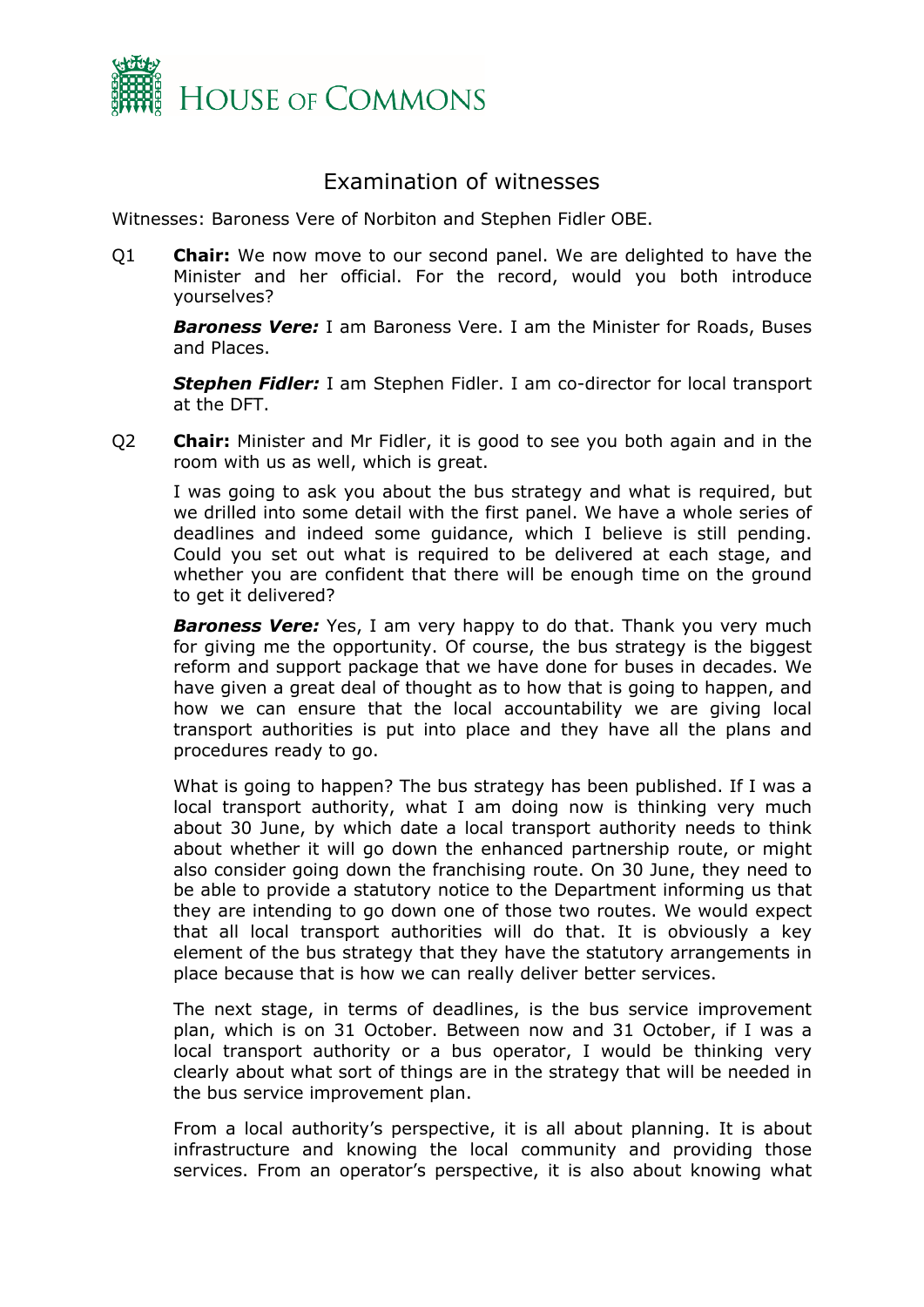

the network currently looks like, how it can be better, what innovations you can put in and how it can be flexible, given new ways of working. Between now and October, that is the work that will need to happen. Those two groups of people will come together and do a bus service improvement plan.

The guidance that you are talking about is the guidance that will set out exactly what should be in the BSIP—let's call it a BSIP from now on which will obviously help advise the two groups to make sure that the plan is as robust as possible. What I do not want this to be is a tick-box exercise by local authorities, where they look at the guidance and go, "We have done that, done that, done that and done that." That is not going to work. The guidance is to help, but the heart of what we want the plan to be is, what does their local community need? Of course, they need to talk to their community. They need to talk to services and businesses. They need to talk to passenger groups and accessibility groups to make it all work.

The next deadline after that is April 2022, by which time we would expect enhanced partnerships to be in place. Of course, we would expect franchising, if that is the route chosen, to be well under way. Obviously, it is a slightly longer process.

In terms of the operating side of buses, if we put zero emission to one side for the moment, if I were a local transport authority, that is what I would be thinking about.

Q3 **Chair:** It is so tempting for me to go into that in some detail, but four Members are going to do that, and they will all hate me if I do so. We will bank that and come back to it. Thank you so much for setting it out. The message is clear that this is an intuitive process, so that the local transport authorities can crack on already without waiting for the guidance.

Before we go into that level of detail, I want to bring in Ben Bradshaw. We had some talk about the Covid impact on buses. It is not a major area for us in this session, but Ben wanted to come in.

Q4 **Mr Bradshaw:** Thank you, Chair. Hello, Lady Vere. We have an immediate problem, don't we? How are you going to get people back on the buses? Some of my constituents are petrified of even leaving their homes, although our Covid rates are very low and the vaccinations are clearly working, let alone get on buses. How are you going to get them back on the buses?

*Baroness Vere:* Ben, we completely recognise that. Part of the strategy is all about returning bus passenger levels to where they were before, and then, hopefully, going beyond that. We will work with industry to get people back on to the buses when it is appropriate to do so.

We recognise that there will be people who are nervous. We know that whether social distancing is still in place will be important. Face coverings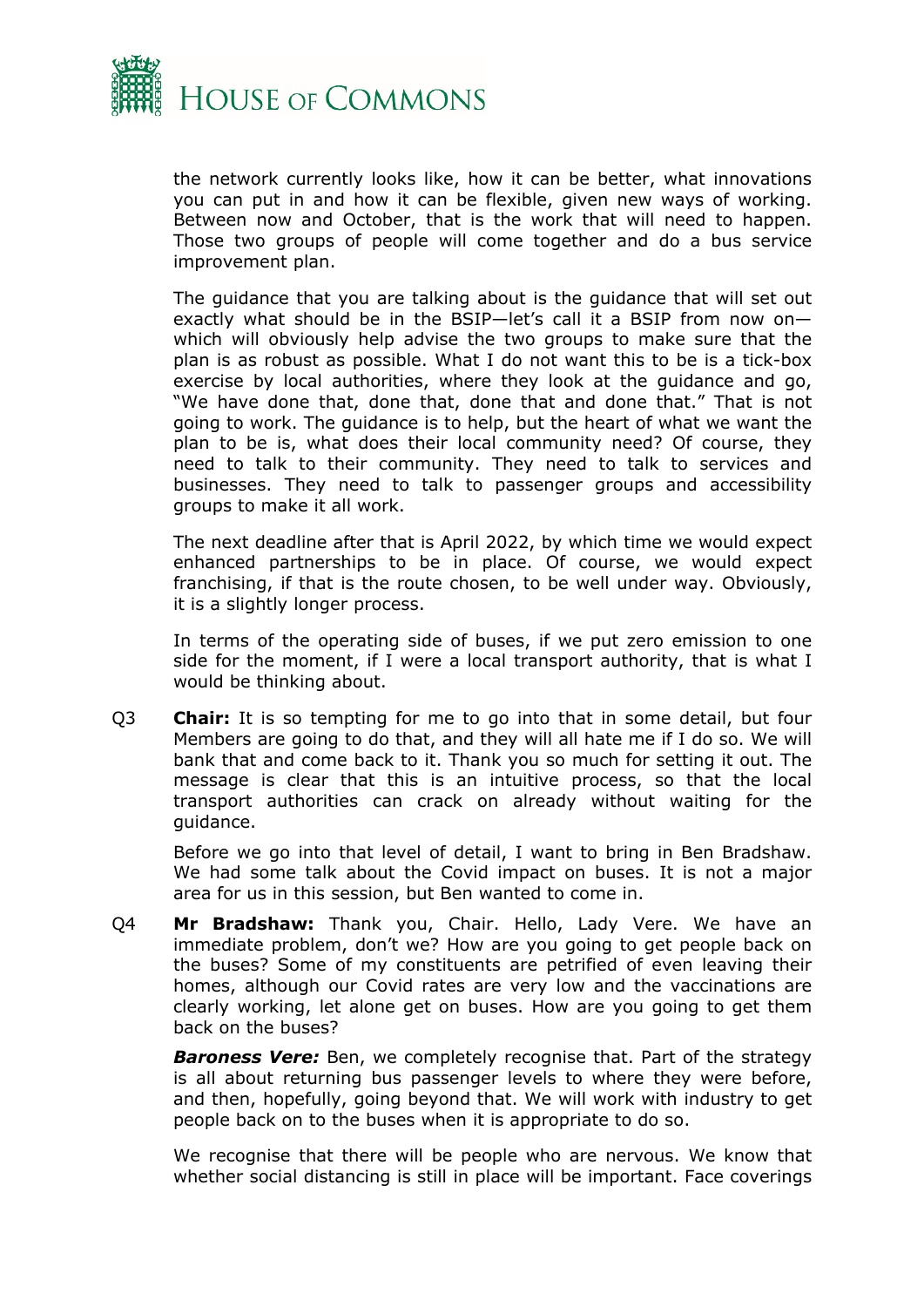

will be important, as well as cleanliness of buses. We have found in various elements of public transport that it is very much show, not tell. If you can show people that public transport is clean and that the messaging is very much around, "This is what we have done to keep you safe," that will help.

Obviously, we are doing a lot of research into this. We are trying to segment the audiences that we will be looking at getting back on to the buses. I will not go into the detail, but there are five different audiences that we will be looking at getting back on to the buses. Of course, as you know, the key part of this, coming back to social distancing, is the review that will take place after step 3. At the moment, it is 2 metres or 1 metre-plus if you have other interventions. Does that still need to be the case, and how do we make that happen?

Having said that, I came into the House today on public transport. I was amazed at the number of people wearing face coverings. I did not see a single person without. People are behaving particularly well. Provided that message gets out, I hope it will give confidence to other people to return.

Q5 **Mr Bradshaw:** Are you prepared to give that message? I personally feel completely safe travelling on buses and other public transport now. Rates are so low and the vaccinations are working. Can we not bring the dates forward? Rather than people feeling so scared that they will not even leave their homes or go on a bus, can you not say that it is safe now, given where the virus is?

*Baroness Vere:* What we absolutely need is to do the return to normality in a measured and cautious fashion. That is what the Government's position is. When it is right to give full-throated encouragement to people to return to public transport, we will absolutely do that. In the meantime, my message would be that public transport is safe. I use public transport and have no problem with it whatsoever, but there is still the message out there to minimise travel, and therefore only use public transport if you are going to be travelling. Do not avoid it because you feel it is unsafe in any way, because it is not.

Q6 **Mr Bradshaw:** If masks are going to be part of the medium solution, which I suspect they are, can you do something about enforcement? I have had a number of experiences—not in Exeter, I have to say, but in London—over the last few months on buses where there has been quite a lot of non-compliance with mask wearing. The bus drivers themselves will not enforce the rules. In other countries in the last year or so, when I have been on buses during Covid, you are not allowed on the bus or you are chucked off the bus if you are not wearing a mask. Couldn't we do that in this country?

*Baroness Vere:* We are not going to suddenly require bus drivers to enforce face coverings. This is, as it has always been, a collaborative effort with the general public. I feel, as I have just mentioned, that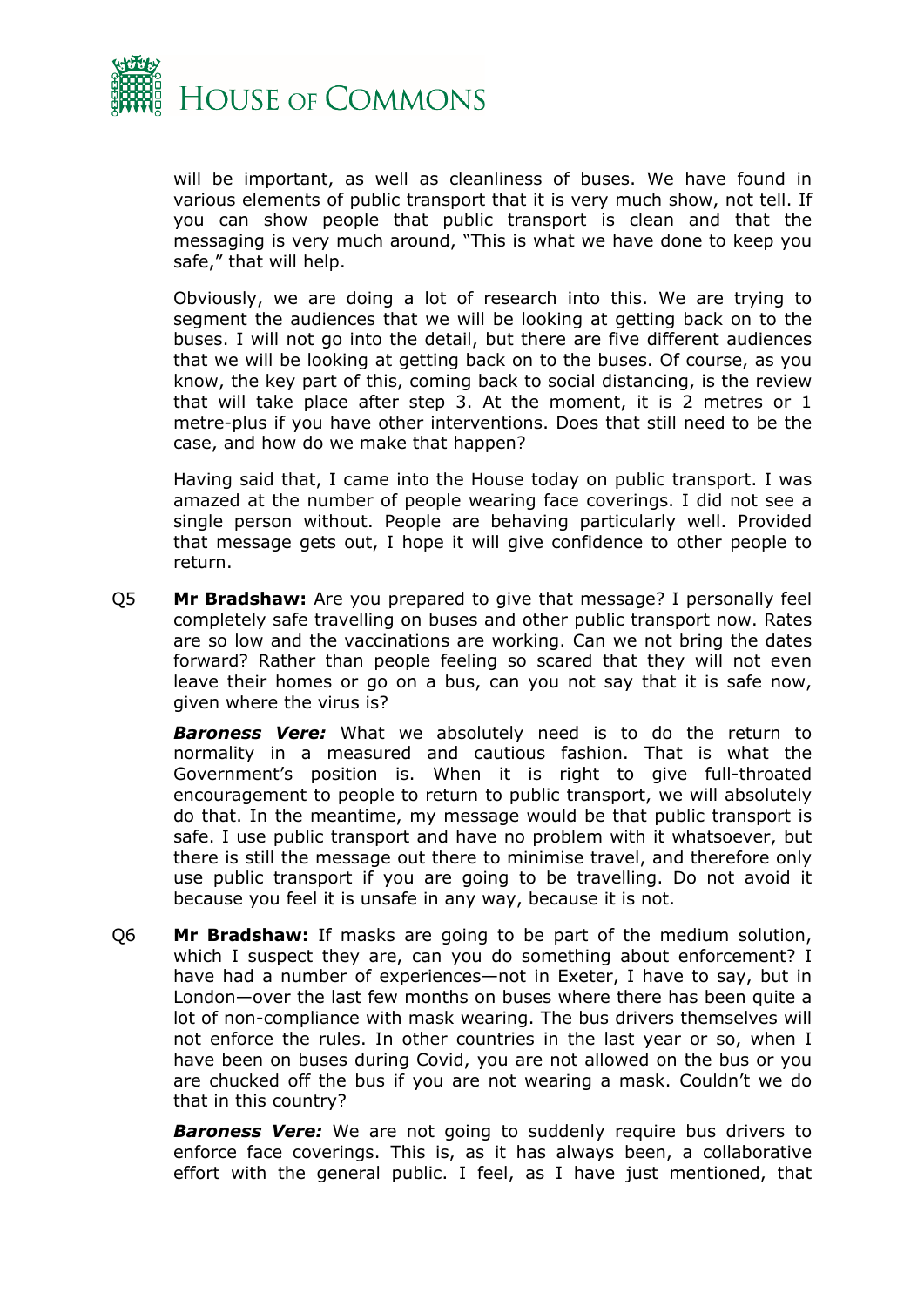

compliance is extremely high. Where there are elements where it is not high, obviously the British transport police on the rail system and the police on other systems have very significant enforcement powers. They try to engage, encourage and then enforce. I think that is the right way to go about it. In London, of course, TfL can also enforce face coverings, and they do that.

Q7 **Mr Bradshaw:** Finally, on ventilation, one of the things we have learnt during this pandemic is the importance of good ventilation in an enclosed space. It is very difficult to get Covid unless you are in close proximity to someone for a prolonged period of time, and ventilation helps.

I have traditionally found that, whenever I open a window on a bus, someone moves very quickly to close it again. Some buses do not have windows. What are you going to do about ventilation in the guidance you give to operators and the public in terms of keeping windows open, even as the weather gets colder again in the autumn and winter?

*Baroness Vere:* If there is one area where we need to improve our messaging and our guidance to operators, it is on ventilation. The importance of ventilation and the knowledge about how it reduces transmission of the virus has built up over the course of the pandemic. It was the case that we did not feel that it was an airborne infection right at the outset. It now is very likely that it is, and it is something that we will take forward. I accept your point, but particularly as the weather is a bit warmer it should be easier. People have a habit of closing windows if people open them, but they should be open for other reasons, not just for fresh air.

Q8 **Mr Bradshaw:** Should we still be building and putting into service buses where you cannot open the windows?

*Baroness Vere:* They have other interventions. They have very highquality filters. That is how the air gets circulated in those vehicles.

Q9 **Mr Bradshaw:** But they are not as good as aircraft filters, are they?

*Baroness Vere:* They can be, in some circumstances.

#### **Mr Bradshaw:** Thank you.

**Chair:** Let's delve into the bus strategy in a little more detail. We want to look at delivering local bus service improvement plans, or BSIPs as they have been termed, and the enhanced partnerships.

Q10 **Greg Smith:** Good morning, Minister. I want to return to the question that the Chair opened this session with about the improvement plans, and particularly the date of October for getting across the first hurdle.

Obviously, the only reason for doing this is to improve bus services across the country. Given that tight timescale, and given that virtually everywhere has a question mark over bus demand because of Covid there are other factors—and because of getting passenger numbers back and some of the things that Ben Bradshaw was touching on in his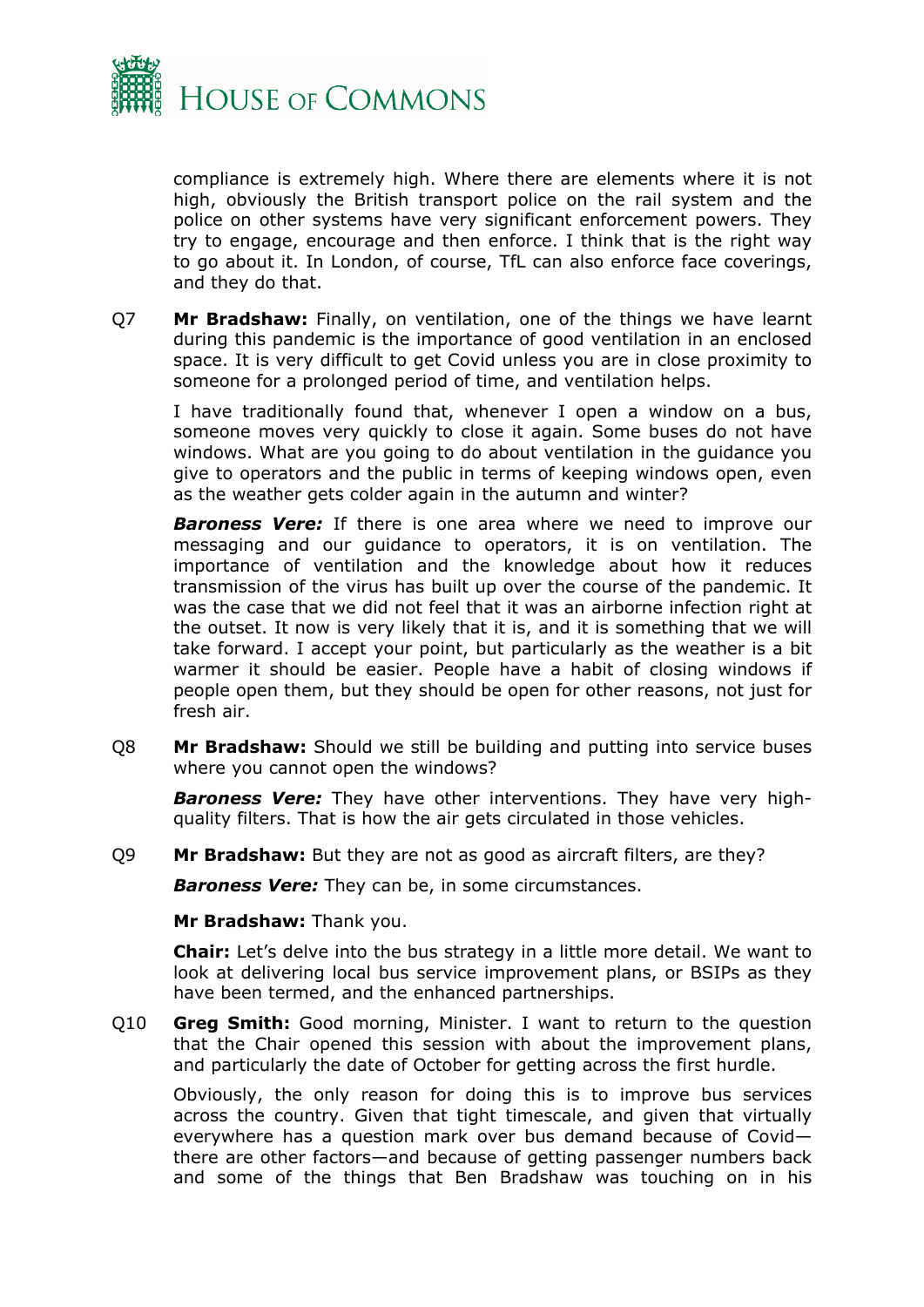

questioning just now, what happens, come October, if the local transport authorities say, "We just don't have the data because we are seeing too big a variance in the way that we are coming out of lockdown, passenger numbers, and so on"? Or if what is put on the table, come the October deadline, frankly, from the Department of Transport's perspective, is not actually good enough and if, as you said in your answer earlier, it was a tick-box exercise rather than a detailed solid plan to improve those local services—what will the Government step in and do in October if we have not got there?

**Baroness Vere:** It is a really good point. Obviously, we are asking local authorities to be very ambitious in what they do. I think that one of the things we will find is that the return to public transport may well be quite regionalised. I get stats that tell me that bus ridership is now X% across the whole country. That is fine, but it probably varies wildly in terms of what it actually is.

However, just because you are in a situation of uncertainty does not mean that you do not plan. We have learnt that during Covid. Sometimes it is really tempting to sit back and say, "There's too much uncertainty, I can't do anything." You have to. That is why collaboration with the bus operators is so important. They have the data; they will know what is going on. One of the key parts of building the BSIP will be something that I call bus advisory boards because I think that sounds very grand. The local transport authorities need to bring people together, businesses, services and local community representatives, and say, "Okay, from the operators' data this is where we were in 2019 and this is what our network looked like. This is where we think things have changed. There will be people who will not be travelling to work in a certain place. They might be going to other places. This is where we think things have changed." That is where I would encourage them to at least start thinking about their network, by taking that information from them.

You ask what we will do if it is not good enough. We will go back to them and say it is not good enough. It is very clear to us that they have to be ambitious. We are looking for interventions and infrastructure. We will be looking for improvements and reliability. We will go back to them and say it is not good enough, and if it is not good enough they will not be getting the funding that they ask for.

Q11 **Greg Smith:** That is very helpful. Are there some metrics that you will be judging the plans against? You talk about infrastructure. You talked about some of the other factors. What is it that will actually get the authorities across the line from the Government's perspective? It is one of those classics: "The Government says, but local authorities need to do."

*Baroness Vere:* Yes, absolutely.

Q12 **Greg Smith:** That is the scenario. What are the hard metrics? Is it that a town that currently only has two buses a day going to it should now have 10? In terms of infrastructure, is it all about the physical infrastructure of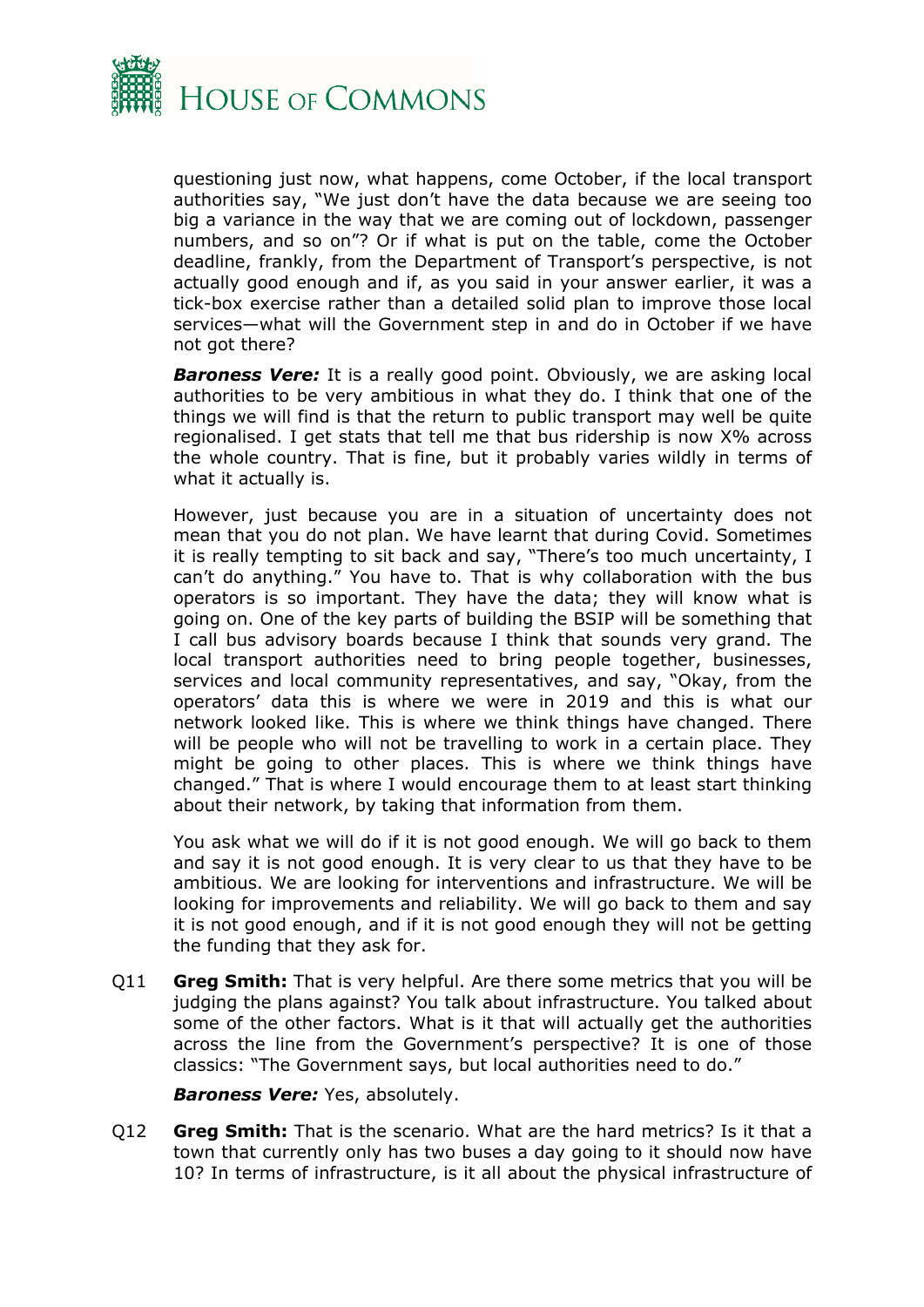

the rolling stock—we are going to come to zero emissions later—or the infrastructure around bus stations, bus stops and live-time screens and things like that? What are the actual metrics that you are going to judge against?

**Baroness Vere:** It will be all of those things and many more. The issue is that no two areas are alike. We expect that some local transport authorities will come forward with a specific plan because their local area suits it, which will be areas that have lots of bus corridors and where they have very fast and frequent services. There will be other areas that will be reliant upon demand responsive transport, and so on. It will be very dependent on the local area.

However, we will ask them to set out targets for their current bus performance and targets for how they are going to reach that bus performance, and also what interventions they can put in place in order to reach those targets. I am going to turn to Stephen Fidler because he and I have had lots of conversations about this. He will be able to fill in the gaps.

*Stephen Fidler:* Thank you, Minister. What I would add is that the key thing is really demonstrating that you have thought about the needs of your area, as the Minister says. There needs to be a real sense of priority. What are the issues with bus in this place or this area? It might not be the same for the whole of the local authority's area. One town might be different from another town. It may be different for the rural communities around it. There needs to be a real sense of what the priorities are, how they will be targeted and how delivery will change. Where are the corridors that need bus priority? Is that more or less important for growing patronage than getting fares changed? That is what we are looking for. It is a real vision and a real strategy.

As the Minister said, it is not a tick-box, but the things that we have clearly said we want to see are targets, so that we can see whether a difference is being made. That is around journey time and reliability, bus speeds and the interventions that the highways authorities can take. Importantly, it is around customer satisfaction. It is around growing patronage and getting that.

BSIPs are not a one-time document, to come back to your earlier point. Yes, all the evidence will not necessarily be there for the first iteration, but we are hoping to see the ambition. We would like to see where people want to be over time, and there is the opportunity to revisit that on a regular basis. We will address that in a bit more detail in the guidance when it issues. We have been engaging with a number of operators and authorities to get their thoughts and input on exactly these kinds of questions as we finalise the drafting.

Q13 **Greg Smith:** That is very helpful. Perhaps I could briefly touch on how central Government are going to—enforce is probably too strong a word monitor and encourage how these plans interact cross-border. A lot of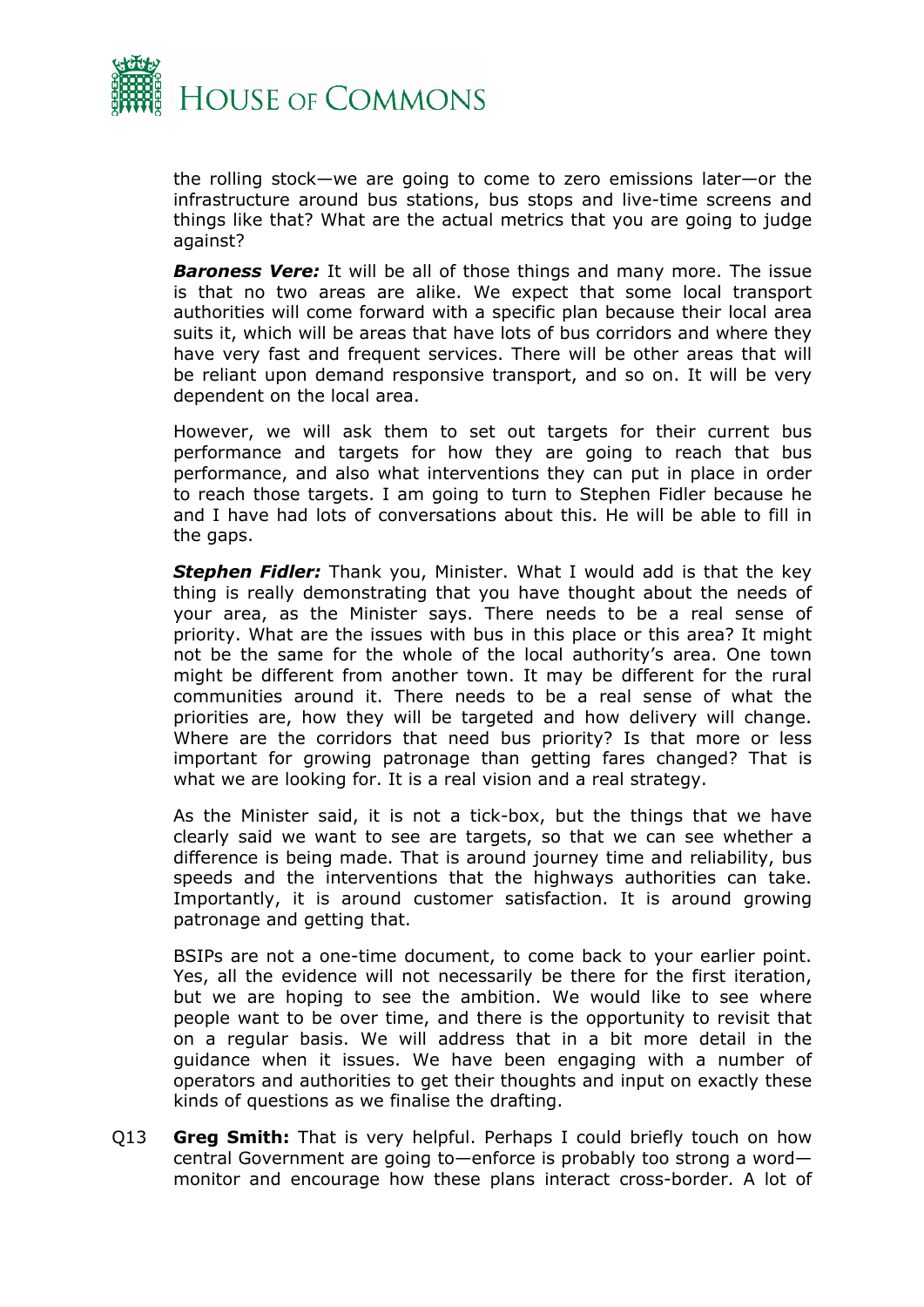

the villages on the western flank of my constituency would gravitate for their shopping and doctors surgeries more into Oxfordshire and towns like Thame. On the eastern flank, they would go across the border into Bedfordshire to Leighton Buzzard or into Hertfordshire to Tring. How are you going to ensure, particularly if local authorities go for different models—one has an enhanced partnership and another franchising—that they marry up and we are not confining within authority areas, within counties or within cities, particularly for communities that live in border areas?

**Stephen Fidler:** It is a really important point, and one we have thought quite hard about. There is always going to be an issue at the margins about how we get this right with local authorities. The key from my perspective is talking to authorities and engaging with them. We have an area lead team that engages with authorities right across the country and we talk to them regularly. My team and that team will be talking to them about their plans and asking them exactly that question as they develop and shape their BSIPs, and we are addressing it in the guidance. It is one of the factors that we will absolutely look for in the drafts that come in as we are talking about the funding.

Enhanced partnerships particularly, and franchises too, do not have to be on the basis of a local authority area. They are flexible tools. Two authorities can come together. They can provide for the enhanced partnership or the franchise to cover the entire area. You can have multiple plans that affect different bus markets. We will encourage that where it is appropriate.

#### **Greg Smith:** Thank you.

**Chair:** We will go to Chris Loder on the same thing.

Q14 **Chris Loder:** Good morning, Minister. I want to ask you first of all about the capabilities of local authorities. For example, London will receive net support for its travel on a population basis per person 10 times the amount of that in rural places such as Dorset. I am sure there are others as well. Therefore, the capability of local authorities, given the money they receive, to be forward thinking and do lots of good things about transport, is much more limited.

Could you outline how you are taking into account the different capabilities of local authorities, in effect, to come up to the mark on delivering this? I would not want to see local authorities penalised because they have received, in comparison to others, very small amounts of money, and therefore their capabilities are much restricted.

*Baroness Vere:* It is an incredibly important point, given the importance of the BSIPs and their development by local transport authorities. What we did at the outset when we published the strategy was to give each local transport authority £100,000 to get them going. They have to build up skills and expertise in their own local transport authorities.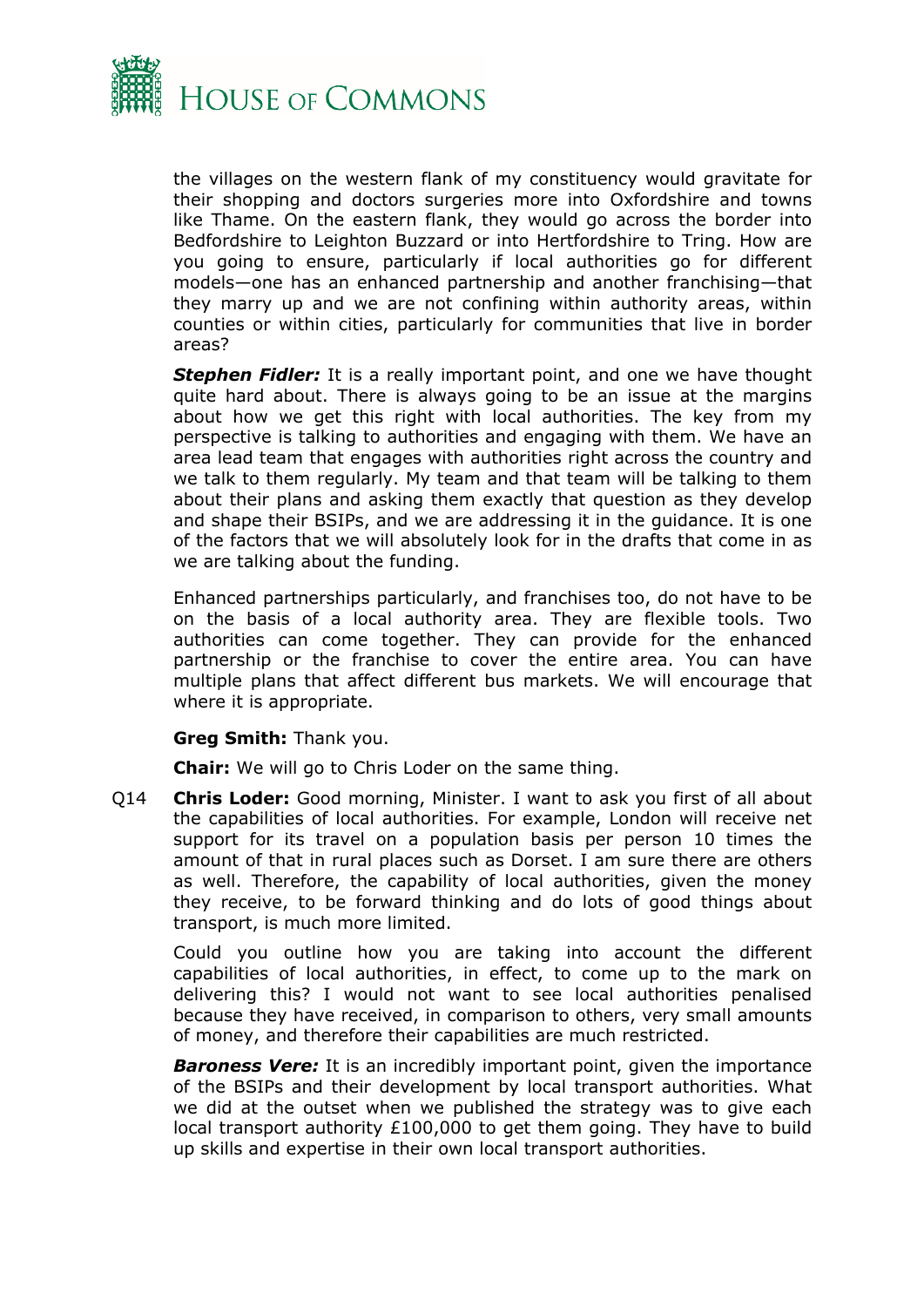

At the same time, we are doing a survey of the current level of resources in each local authority so that we can get a better feel for what we have. Over the course of 2021-22, we have a pot of £25 million that will be available to provide support and expertise. Layered on top of that, we have the bus centre of excellence, which I call BCOE. Stephen does not know this yet, but I think it will be called BCOE from now on. That will bring together lots of toolkits and templates, and there will be training.

I think there are two levels we have to worry about in local transport authorities. There is official-level skills and expertise, and I think it is about the political level of skills and expertise as well. It is making sure that people understand what the Government want to see from buses and how we build that.

- Q15 **Chris Loder:** So £100,000 has gone to every local transport authority. *Baroness Vere:* Already. Correct.
- Q16 **Chris Loder:** Regardless of their size and capability.

*Baroness Vere:* Yes.

Q17 **Chris Loder:** For example, if there is a local authority with very small capability at the moment, that will pay for—if they are lucky—a couple of people to work full-time.

**Baroness Vere:** It was just to get them going while we did the survey to understand exactly where the gaps lie.

Q18 **Chris Loder:** Do you think that is fair? Is it fair that TfL or an organisation that is so capable receives the same amount of money as a local authority that has little, if any, capability?

**Baroness Vere:** Of course, the £25 million will be apportioned according to need. The £100,000 was just, "Look, we know we have just scared the horses by putting out this bus strategy and telling you that you've got to do all this work. Here's some money to be getting on with." There is £25 million in this current financial year that will be going out, particularly to those that I call my recalcitrant local authorities. They are the ones who are going to be less keen on coming and supporting—

Q19 **Chris Loder:** We will all encourage them, Minister; I guarantee you that.

*Baroness Vere:* Our work will be cut out for us sometimes, I think, but we are going to try.

Q20 **Chris Loder:** If a local authority does not enjoy a good relationship with its local bus operator and does not want to work with them, but maybe would like to work with a competitor going forward, has that been factored into the capabilities or possibilities in the strategy?

*Baroness Vere:* Yes, that absolutely can happen.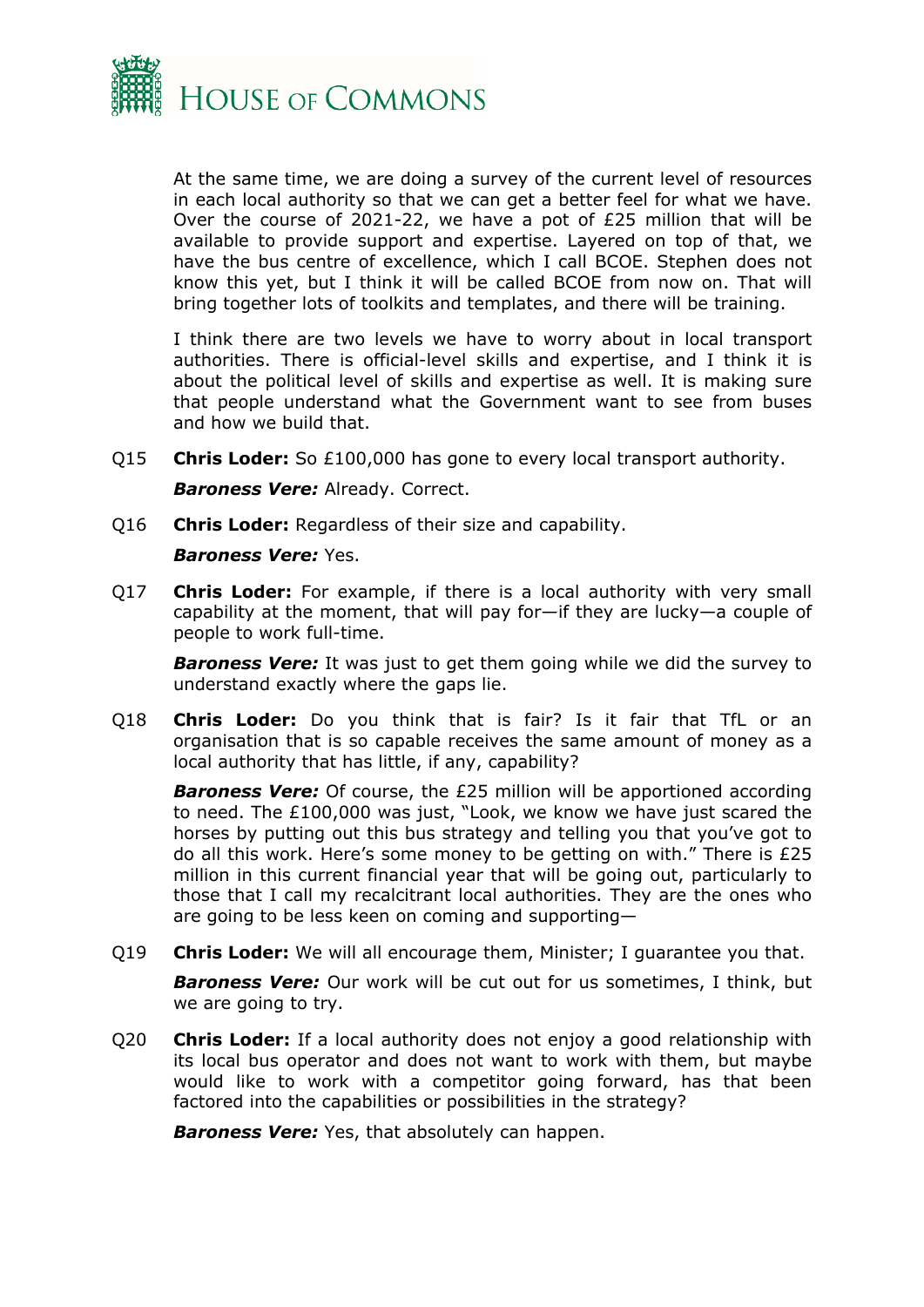

*Stephen Fidler:* It is factored in in a number of different ways. If they choose to go down the enhanced partnership route, we have very deliberately put incentives on operators through the funding that is provided to them through the coronavirus support grant, but also potentially in the future BSOG funding, to participate in good faith with plans. I think there are remarkably few operators where there may be an issue with them coming to the table. If that were the case, I would expect that to act as a strong incentive for them to engage with the local authority, and for that to change.

It has also been factored into the choices that are available. We have said to local authorities that are not MCAs that they have the opportunity to come forward and request franchising powers if they can demonstrate that that will deliver better benefits than partnership, and make a difference in that way. That is exactly the kind of circumstance where there might be a very clearcut case.

Q21 **Chris Loder:** If a private sector operator refuses to share ridership or demand data with a local authority in order to achieve those objectives, what will the Department do to make sure that they comply, deliver and work with the local authority, even though they might not end up in an enhanced partnership or be looked on favourably during a franchise?

*Stephen Fidler:* One of the reasons that we have asked everybody to issue statutory notices on enhanced partnerships and on franchising is that that triggers under some secondary legislation a power for authorities to request exactly that kind of data from operators, who are then required to provide it and can potentially face enforcement action from the traffic commissioners if they do not.

Q22 **Chris Loder:** I am very conscious that the Department's budget, and expenditure, on management consultancy has increased massively in the last four years—some 156% to be precise. Local authorities are clearly not going to be in a position to have that amount of money, nor are they going to be in the position, particularly in rural areas of the country, to get that resource in because there are no consultancies nearby that could help.

To what extent are you taking into account in the next pot of money that we just talked about the need for those local authorities not necessarily to fall into the same category of having a high requirement for management consultants, but to be much more capable in their own right and to grow their resources?

*Baroness Vere:* I think it is a question of balance. I am not an anticonsultant type person. Sometimes it is worth bringing in expertise. I am not sure that they would be using management consultants; it would be more transport-type consultants, as we use in the transport demand management that we did for local authorities. I think that each local authority will need to combine the two, but I am hoping that the BCOE will of course provide a lot of information through peer review of other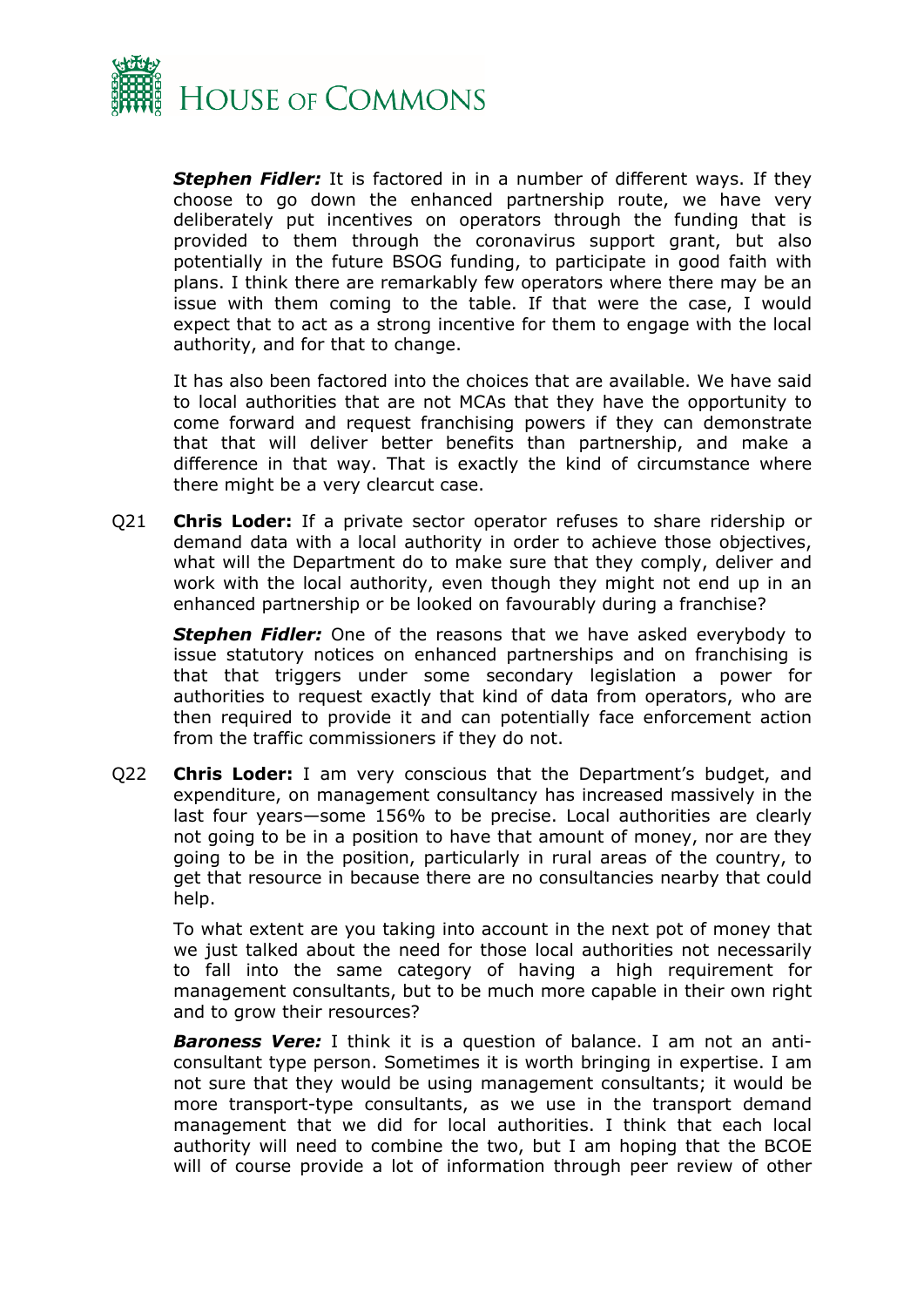

people's work. We have had the enhanced partnership in Hertfordshire, so I would expect them to share their learning of how it worked for them.

It will be up to each local transport authority to consider what they want to do in-house, and what they might also want to bring in specialist transport consultants to do. You might find that you get a group of local transport authorities doing that within a particular region. As you mentioned, cross-border services are so important. Have I forgotten anything, Stephen?

*Stephen Fidler:* I don't think so, Minister.

*Baroness Vere:* Excellent.

**Chris Loder:** Wonderful. On that point I will hand back to the Chair.

Q23 **Chair:** Thank you, Chris. Tapping a little further into this, all MPs speak to their local authorities and we are currently pressing them for exciting bids on levelling-up applications. Now they have these requirements. When I spoke to my bus expert—the head of transport for my local authority—the reply was, "Well, we're just going to have to use consultants."

My question comes off the back of that. We have touched on it a little but I want to drill in a little more. We have tight timescales and a lack of internal resourcing. It is patchy. We all know that. Of course, the areas that need the most imagination do not have the expertise, otherwise they would have the imagination. Therefore, they are the ones likely to use consultants.

You have also talked of the need to really look at local requirements and what works locally. How will consultants be able to do that? How do you break the cycle of the local transport authorities that tend to deliver? They are the ones that have the interest, dynamism and excitement, and partnership with bus companies. It is the other authorities that always get left behind.

*Baroness Vere:* Yes. You have identified all of the things that keep me up at night. We know that local authorities anyway should be producing local transport plans. That is what they should be doing. The diminution of skills and expertise in local authorities has to be reversed. The Government want the country to build back better. There are, as you mentioned, so many very positive interventions that could be done, from the levelling-up fund through, obviously, to the funding from the bus strategy for cycling and walking.

One of the things we did not talk about enough during the BSIP section is integration. Integration is key. It is all very well having a bus expert, but that person needs to be in the context of a local transport expert team.

I see this as a bit of a step change in the way local authorities should be looking at transport and the way they should be prioritising it. I have had a number of conversations with MPs where they have expressed their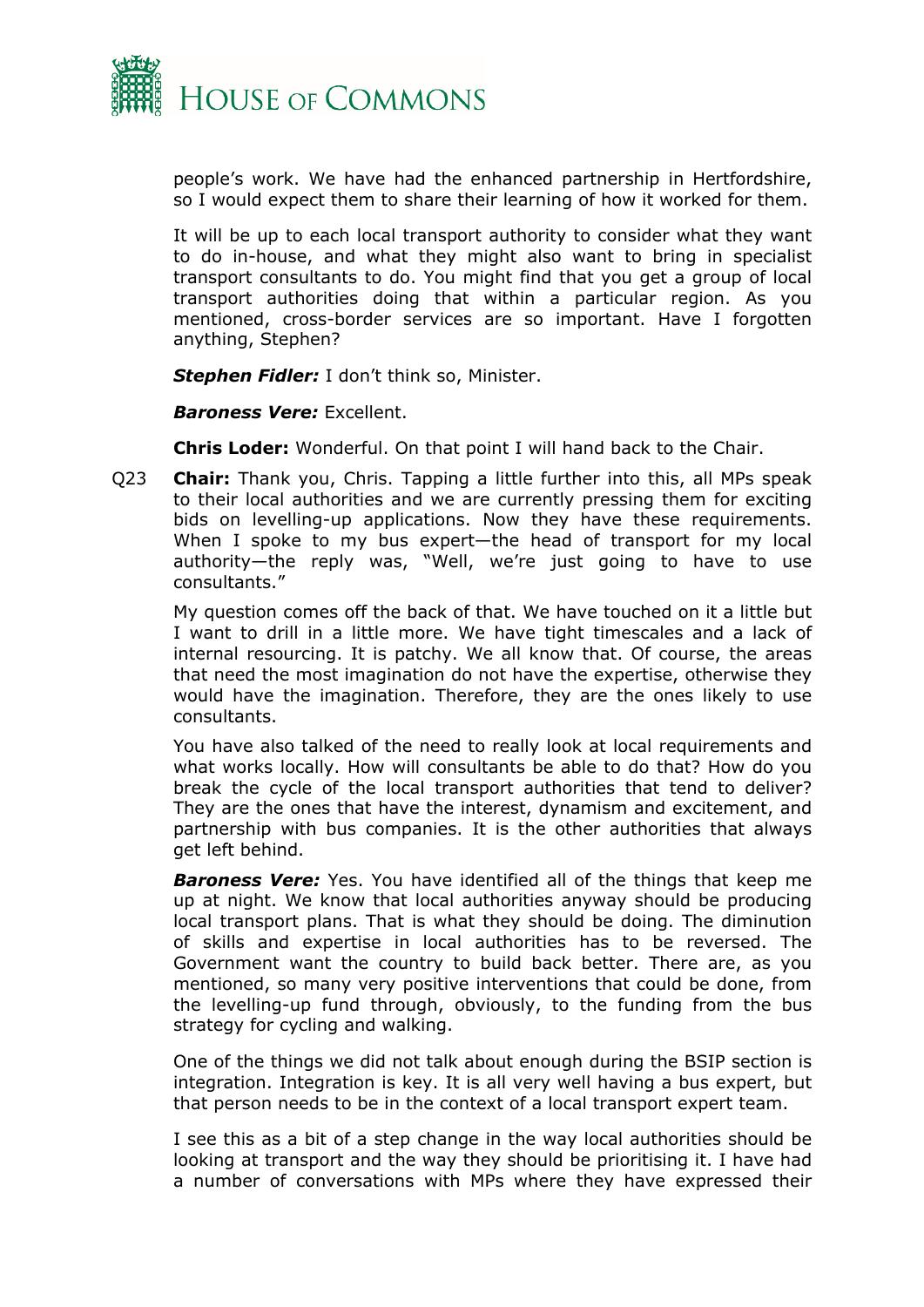

disappointment in the amount of priority that is given to local authorities, but I think everybody in this room would agree that transport is the great enabler. If we are to get our economy back on track and growing strongly, we need stronger transport systems, and for that we will rely on local authorities. We will continue to think about this and how we can incentivise them, from a Government perspective, to focus more on the cohesive and integrated nature of their transport planning and then, within it, by mode.

Q24 **Chair:** This reveals a real shortcoming inside local government with regard to transport. An example is the levelling-up fund. If it is a transport application, it has the ability to go from £20 million to £50 million. If a county has four districts within the priority zone, they could apply for £200 million if they have something ready, yet many counties are saying, "Oh, we haven't got anything ready and we are all a bit tied up." Therefore, you end up with the cultural jewels applying because they tend to be ready. They are much more creative and ready for it. This reveals a massive hole in expertise, and even priority, that local authorities have when it comes to transport, which is the biggest enabler of levelling up.

*Baroness Vere:* Yes, so what are we going to do to change that? We absolutely need to think about that really carefully. I would not be too down on local authorities. There are quite a big number—

Q25 **Chair:** I didn't name any.

*Baroness Vere:* No, I noticed that. There are quite a big number who are very good. I work with them on the roads side on funding MRN and LLM projects and things like that. We know that development needs to happen. We want it to be long term and sustainable in terms of their focus and prioritisation on the skills and expertise they need in their transport planning groups. The bus strategy is not going away. The BSIPs will need to be refreshed. The targets will have to be met. There will need to be an ongoing focus on providing the services that people want to see. It will be a slight shift, but I think that local communities will value that shift. At the end of the day, it will be up to them at the ballot box to support the people who are providing them with the services they want.

Q26 **Chair:** Do you have plans to get in the consultants that you know will be used by the transport authorities we are talking to and say, "They may not be marking your homework quite as closely, but we, the Department, will. You need to be creative and imaginative and not lazy and tick-box"? Have you had that conversation with them? I doubt that the local transport authorities will.

*Stephen Fidler:* I have already had that conversation with most of the consultants I might expect to be in the field for this, quite soon after the strategy came out. I expect that we have not quite covered everybody, but we have done quite a lot of it.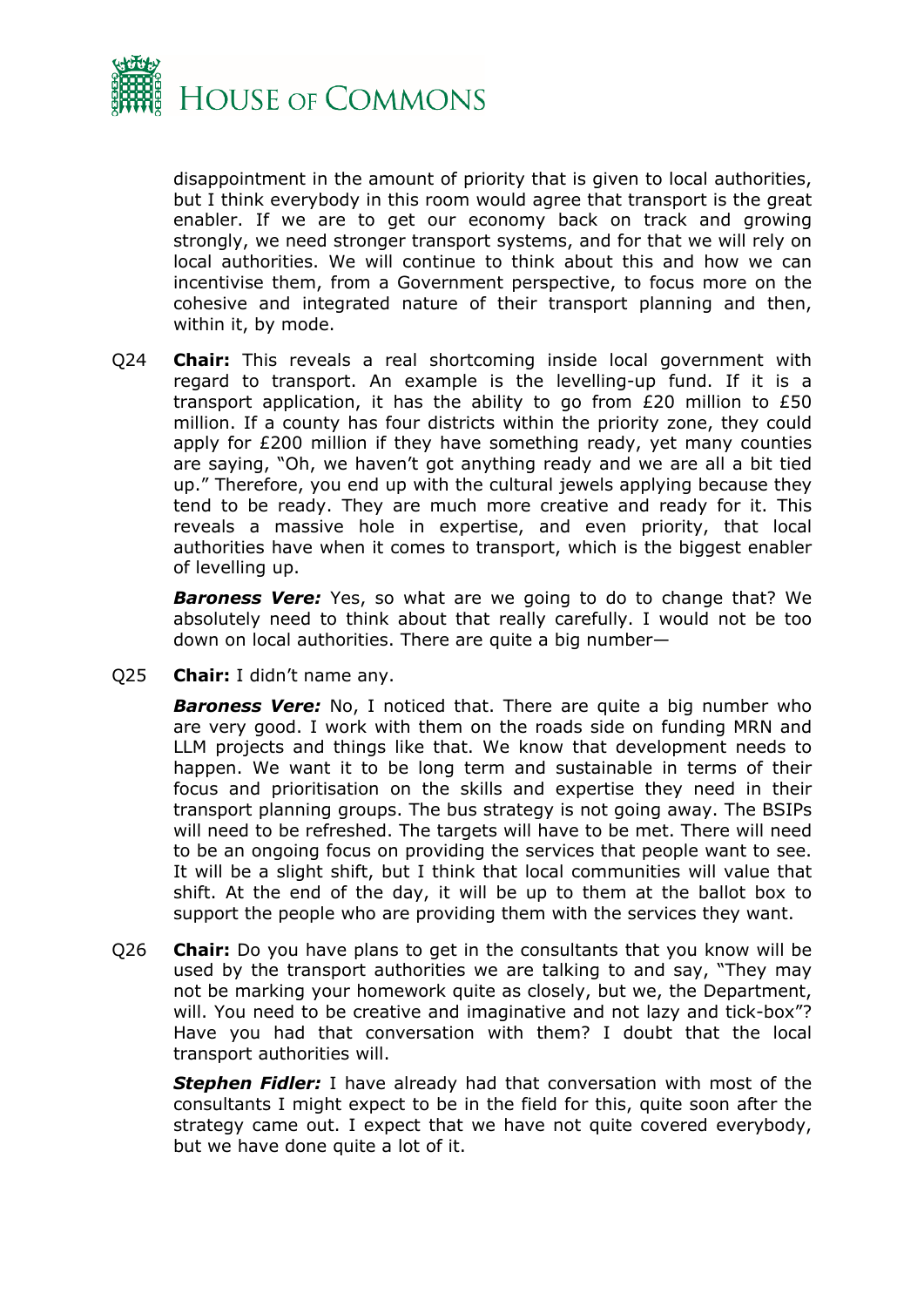

Perhaps I could make three other points on bus-specific skills. The first is that I absolutely recognise the short-term consultancy issue and need. I think the work we are trying to do to make sure consultancy firms understand where we are coming from and what we are looking for is in everybody's interest. One of the things we are saying in BSIPs as well is, "Tell us what resources you need to make the partnership or the franchising arrangement work in the local authority in the longer term," so that there is the opportunity to fund some of those skills in the local authority and the partnership through the BSIPs.

We are also, through the bus centre of excellence, or BCOE as I now call it, looking at how we work on skills and what kind of professional qualifications might be missing, and how we build skills on bus in the local authority world for the medium term.

The other point is, don't forget the operators. Several of the MDs of the big five operators have said to me, "We have some great skills. What has not happened in the past is the joined-up conversation with the local authorities on how we can deploy them. We can do a lot of this work if we can agree a shared agenda and shared outcomes."

Q27 **Chair:** I have experienced that as well in terms of the bus operators, but Mr Vidler made the point that they are used to running buses and not necessarily putting contracts in place. In fact, there is only one enhanced partnership in place, and we heard from Hertfordshire earlier.

*Stephen Fidler:* I would agree with that in terms of the partnership documentation and the legals. We will help with that, with templates and the like, but on what service pattern you need, what are the top priority issues to tackle and what will make the difference—the content, if you like—I think the operators will be really well placed. That is provided—to pick up the points from earlier—that there is the right kind of engagement and shared objectives.

**Chair:** Thank you both. In a minute, Chris is going to come in on the quandary of how you spend £3 billion well. We will stay on the local section and the powers for councils, and indeed giving more powers to councils when we are talking about how well they deal with the existing levels.

Q28 **Simon Jupp:** It is a pity I cannot put forward all my ideas for investment in Devon at this point, but don't worry, I won't.

Minister, why have you not let councils decide for themselves how much control and involvement they want in their local bus services?

*Baroness Vere:* They can. They can decide to do an enhanced partnership or a franchise. Obviously, those are two different things. Are you talking about whether they need to be involved at all?

Q29 **Simon Jupp:** No. Those are two options on the table, but obviously you are forcing them into a corner in some ways by placing the two options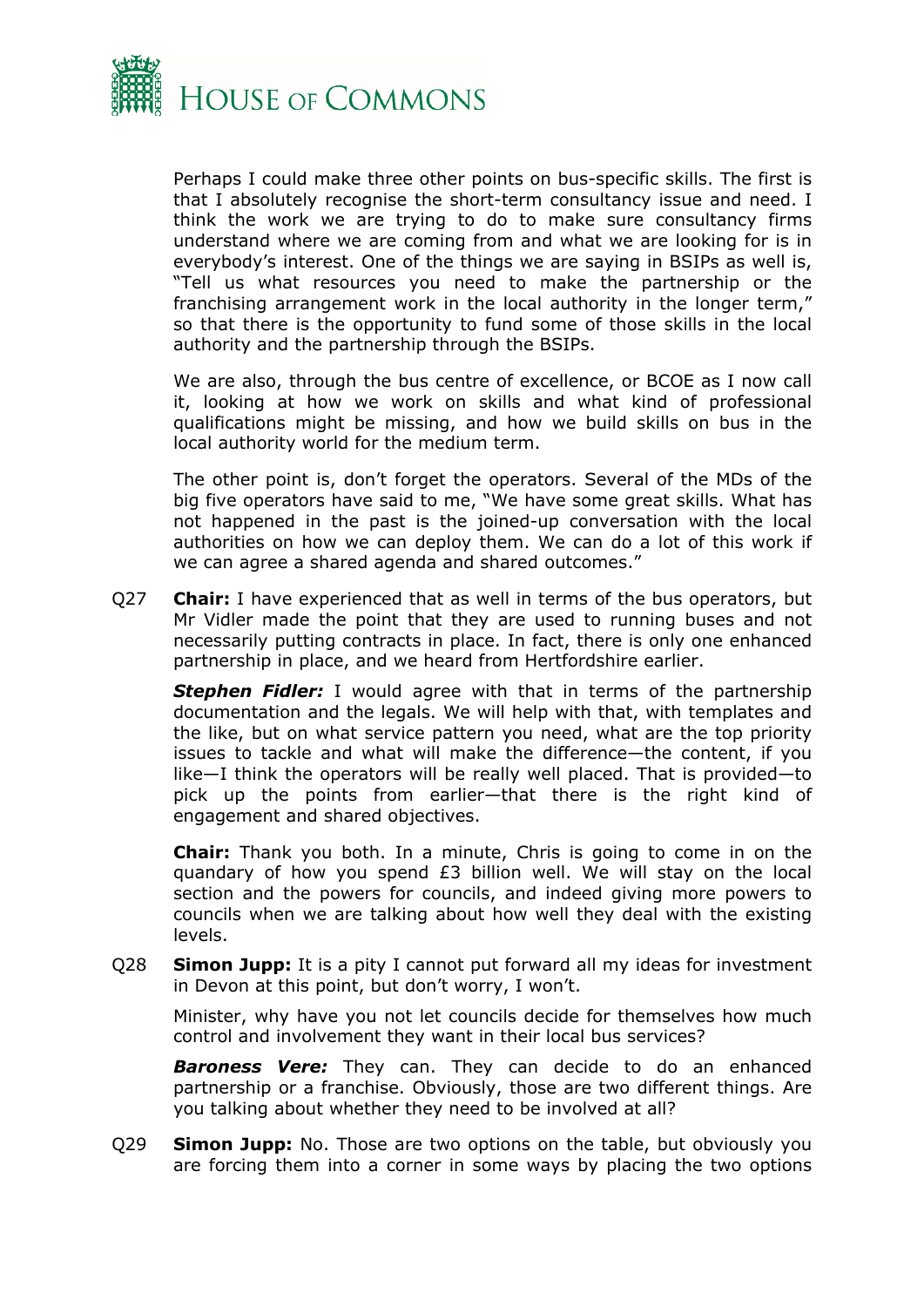

there. What was the onus on that? Why was it the decision to offer those two options and the tight timescale involved?

*Baroness Vere:* I think one of the positive things that came out of the pandemic is that we saw local authorities and bus operators work much more closely together than they ever had before. We also know that in areas where we have seen high levels of bus ridership and increasing passenger usage of buses, it has been because there has been a very good relationship between the operator and the local authority. Places like Brighton, Reading and Nottingham have good levels of ridership. They have done it because they saw the benefit.

Now we have to turn to places like Cheshire East, Windsor and Maidenhead, and Rutland, where there are very low levels of passenger ridership and show them, "Look, this is how they achieved it. They achieved it because of these close relationships. These are the statutory interventions we want you to take. The funding will be coming as well. Therefore, we think you can get to the same place."

Q30 **Simon Jupp:** I understand that. Why have you chosen enhanced partnerships and franchising in particular as the operating models to push from the Government's point of view?

*Baroness Vere:* Because we want there to be a statutory framework. We want people to sign up to a longer-term future together, otherwise we will end up with people dropping out and people not fulfilling the things that we want them to do. We believe that that is the best outcome. Stephen, is there anything else as to why particularly?

*Stephen Fidler:* The only thing I would add is that there is the other option of the advanced quality partnership, but that is, effectively, a bit of an opt-out for an operator. It is tied to the use of facilities such as bus stops or bus lanes. What it does not do in the same way as an enhanced partnership or franchising is set standards that apply to every single operator, so that you have a guarantee that that level of service will be met, regardless of who is operating the services and who comes in.

Q31 **Simon Jupp:** Is that an acknowledgment that these proposals or plans enhanced partnerships and franchising—have been around for some time? For example, metro mayors have been able to franchise for quite some time, since 2017 in some cases. Very few of them have explored the option or taken it up. Is this basically the Government saying, "It is now the time to fix this. These are the two proposals we want you to get on with, and here is the money to do it."? Is that the idea? Is it an admittance that the soft push did not work and now it is the hard push to get authorities to back this?

*Baroness Vere:* You could put it like that. It is an admittance that we are disappointed by the number of people who have taken advantage. However, it showed us that the market needed a nudge in this direction. The pandemic started to provide that nudge, and now the bus strategy has finished it, in order to get people to work together in the long term.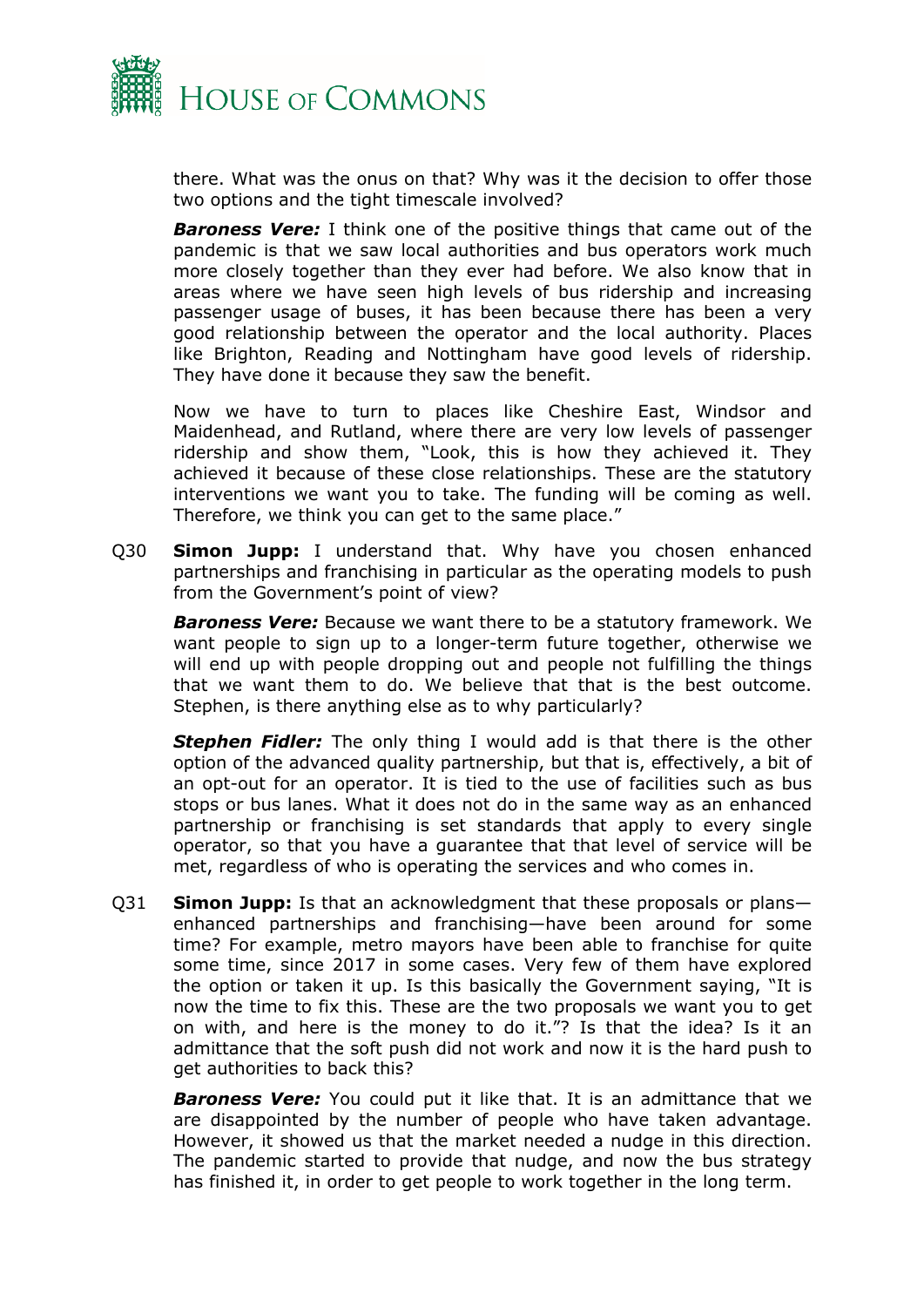

If you look back over decades, bus ridership has declined. We know that we need to break the cycle of decline. The way to do that is to get people to focus on the future and on building bus reliability, focusing on fair fares for everybody. Eventually, you will end up with ridership going up and car usage going down. There will be modal shift and then the whole system begins to function more effectively.

Q32 **Simon Jupp:** One of the interesting points about this is that most local authorities need the Secretary of State's approval to franchise bus services if they want to go down that particular route. Would it not be offputting for some authorities who work up plans to put a franchise proposal in place, and then have it rejected? Is that something that might be loosened in the coming years?

*Baroness Vere:* Obviously, the Secretary of State will look favourably on any franchising proposals that come forward. Franchising takes much longer than an enhanced partnership, and some local authorities use franchising to kick the problem down the road a bit and say, "Oh well, we'll get to franchising eventually." What we will say to those local authorities is, "Dear local authority, thank you so much for your interest in franchising. The Secretary of State will consider it extremely carefully. In the meantime, please can you put in place an enhanced partnership." They will already be in the mindset of working closely with their bus operators. They will be developing the network of the future for their local area. We will of course look very favourably on applications for franchising, depending on what the reasons for doing so are. People need to understand why a franchise would be better than an enhanced partnership. That will be region by region.

Q33 **Simon Jupp:** Using that example though—I think I recognise it—of a franchising proposal coming forward and then you returning it to that authority to say, "What about an enhanced partnership?", doesn't that further delay the improvements needed to that transport network?

*Baroness Vere:* No. It shouldn't. It should be a progression. The BSIP guidance will be coming out as soon as possible, and one of the other things we are doing is updating the guidance around enhanced partnerships and franchising to make sure that things can happen as quickly as possible.

One of the issues from the Bus Services Act is that people did not feel that it was clear enough as to what the route to the franchising end game was. If you look at Manchester's case, it has taken quite a long time. We will be looking for ways to speed that up, and to speed up the way that an enhanced partnership comes into fruition.

**Simon Jupp:** Thank you, Minister, that is much appreciated.

**Chair:** Next, we go to the bus market in England and the role of competition and municipal bus companies. At this juncture, I will hand over to our champion of competition, Grahame Morris.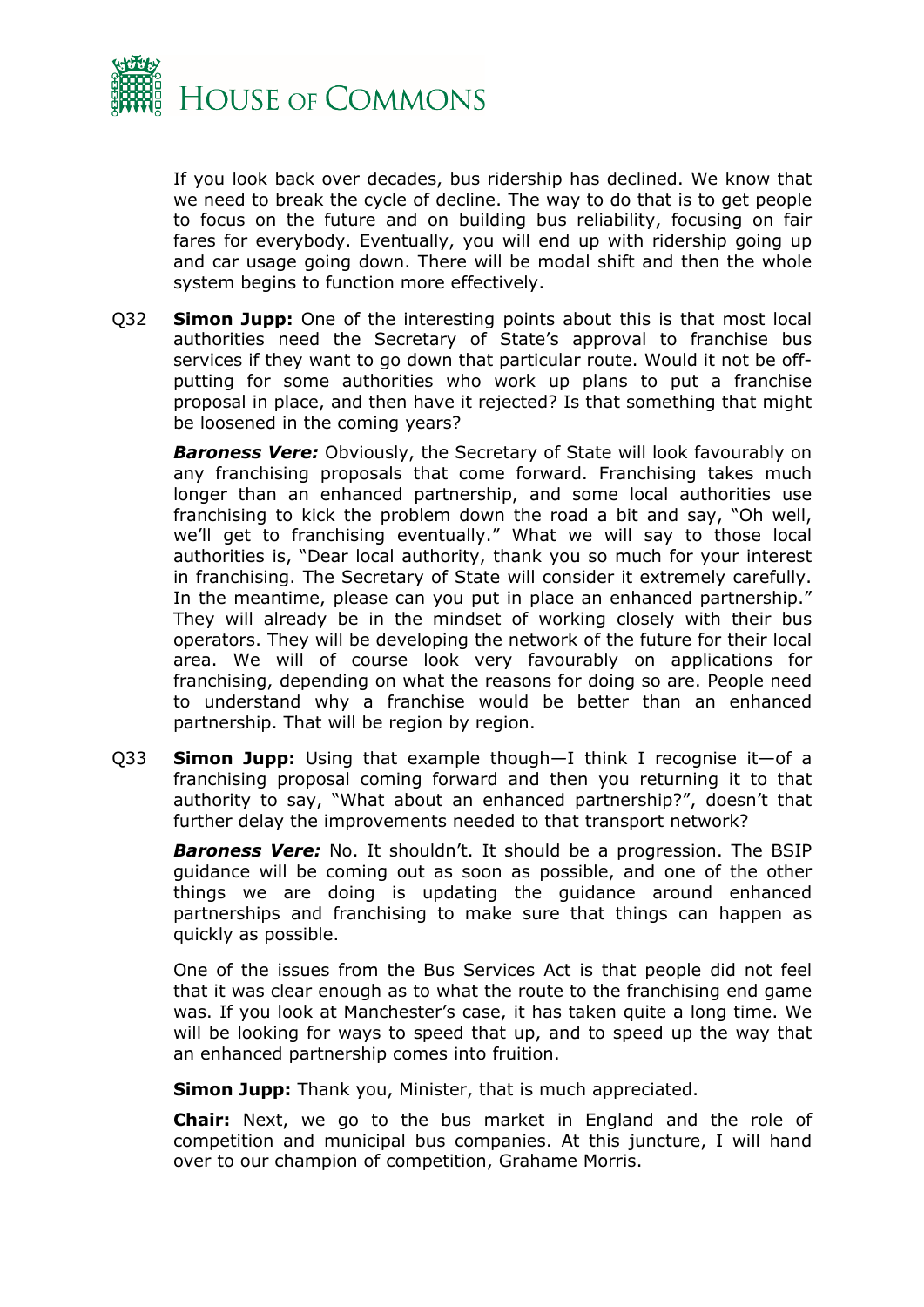

Q34 **Grahame Morris:** Thank you, Chair. Minister, I was very interested in your answer to the earlier question from my colleague Simon Jupp, when you very eloquently put the case for a national bus strategy, addressing the issues arising out of deregulation and the gradual decline of the availability and use of buses, particularly outside London, over a number of years.

I wonder whether you would agree that there is an issue. We are all trying to develop a national bus strategy to address this issue and to improve services. We have seen the issue of fire and rehire used by some employers, particularly the big five bus companies, in particular Go North West in Manchester. A number of leading politicians, including the Prime Minister, have condemned this practice. Would you join me and others in doing that, and indicating that it is detrimental to developing a national bus strategy?

**Baroness Vere:** I am certainly not going to go into the details of any of the particular industrial disputes that are happening at the moment, but I think—

Q35 **Grahame Morris:** I am not asking for detail, Minister. I am just asking for a general condemnation of the principle, where unscrupulous employers are using this increasingly as a tactic.

*Baroness Vere:* I am not going to do a universal condemnation of something about which there are very different circumstances across the country. I happen to know of a circumstance where the contracts for the employees were changed, and they overwhelmingly voted in favour of them. It depends, I think is the answer to that, because in some circumstances employees have warmly welcomed the changes that have been put in place. There are some where there have been productivity issues, where productivity is much lower than it should be. There have been changes made and incentives given to those employees, and they have warmly welcomed the change.

Q36 **Grahame Morris:** Minister, I am very disappointed in that response, to be candid with you. I think there are precious few examples that I can think of, if any, where employees welcome reductions in their wages and terms and conditions and the serving of section 188 notices terminating their employment, but we will move on from that.

*Baroness Vere:* That is not what I said. You know that; I didn't say that it was okay in all circumstances.

Q37 **Grahame Morris:** In terms of cartels, there has been a lot recently about the European football super league. I just wonder whether there are some parallels.

*Baroness Vere:* I can't see any.

Q38 **Grahame Morris:** The five largest bus companies operate about 80% of the market outside London. Quite often, a single operator provides more than half the services in any area. Do you think this is likely to be a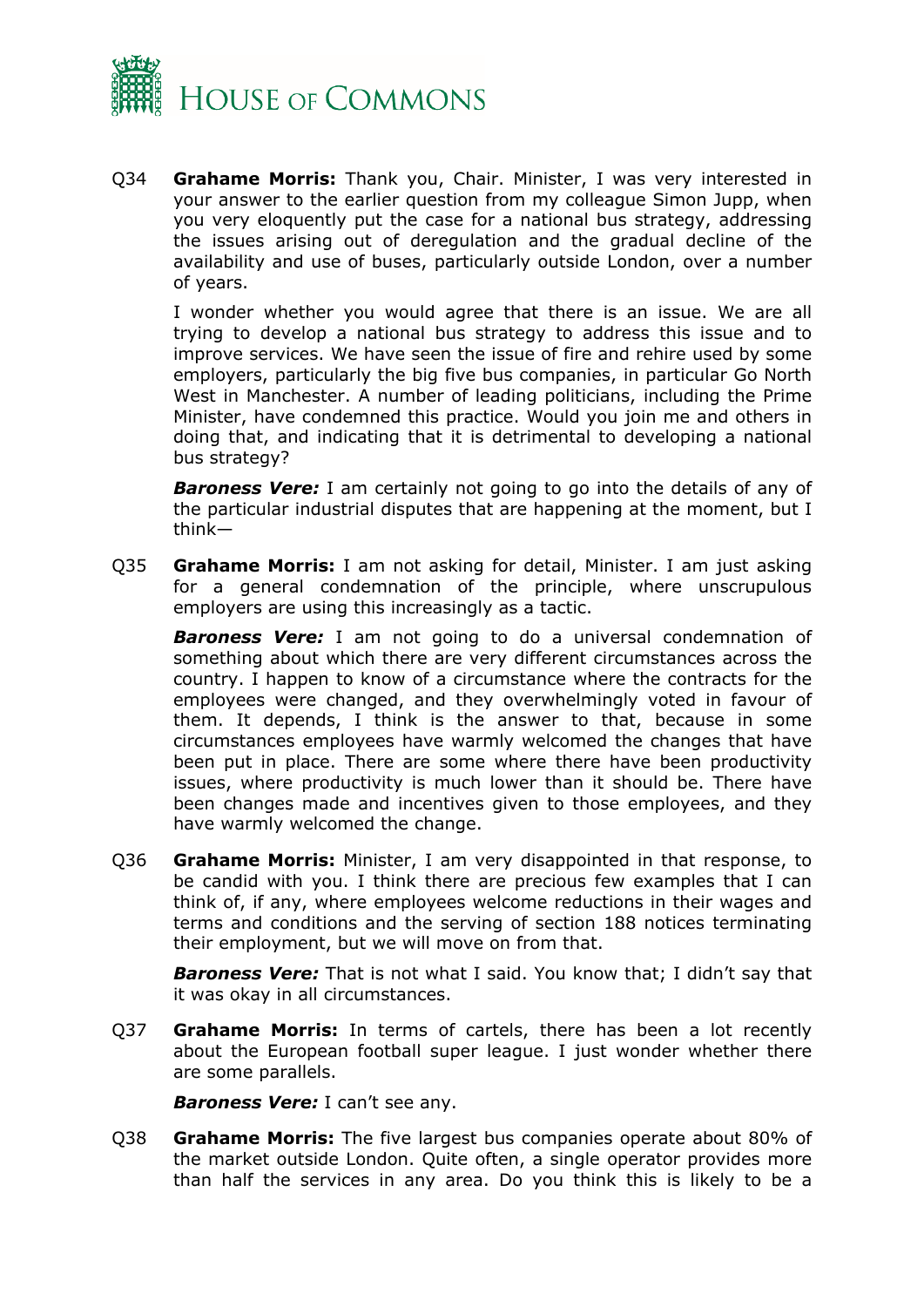

problem? How is the national bus strategy going to address the issue of ensuring that we do not have a cartel controlling services?

*Baroness Vere:* In any area, the local authority will of course be working with the local bus operator. They will be coming up with the plan to improve bus services. In most areas, actually, there is not just one single operator. As Stephen outlined before, it is possible for new operators to join an enhanced partnership to provide services in any particular area. I am afraid I am not entirely following the premise of your question.

Q39 **Grahame Morris:** Minister, is it conceivable that enhanced partnerships are going to give more power to the larger companies—the big five in particular—because they have more resources, more capacity and more experience in negotiating agreements with local authorities? Is it likely to concentrate power in the hands of a small number of private sector operators?

*Baroness Vere:* I think the enhanced partnerships give more power to the passenger, and that is entirely our goal—the passenger, as represented by their local authority who will provide, in collaboration with the bus operator, the services that passengers want.

Q40 **Grahame Morris:** I do not think people were convinced by the arguments of the big six in the football super league, and I am not quite convinced that will necessarily serve the interests of passengers either.

Can I move on to the issue of municipal bus companies? You have previously indicated that the creation of municipal bus companies, which as we know is outlawed under the terms of the 2017 Bus Services Act, has to be changed. Do you see a role for new municipal bus companies, such as we have operating quite successfully in Nottingham and in Reading? Are you minded, Minister, to place any conditions on the creation of new municipal bus companies if enhanced partnerships and franchising arrangements do not find favour locally?

*Baroness Vere:* I think that the municipal operators in Nottingham and Reading are outstanding. They are great examples of bus operators. I am also aware that there have been a number of municipal bus operators who have folded because they were not so good. What I will say is that it is not a case of municipal, good, and commercial operators, bad, but we will review the legislation that is currently in place about whether new municipals can be set up. It may be that we decide there should be no restriction on new municipals, but we need to make sure that, if they are set up, they are set up to succeed and that they do not end up failing. There are many examples of local authorities dipping their toe into the commercial waters and failing in lots of different sectors.

**Grahame Morris:** Thank you for those responses, Minister.

Q41 **Chair:** Looking back on municipals, Minister, I remember that when one of your predecessors came before us some time back, we could never quite get to the bottom of why municipals were prohibited. We see that the door may be open to them. Is it likely to be the case that you will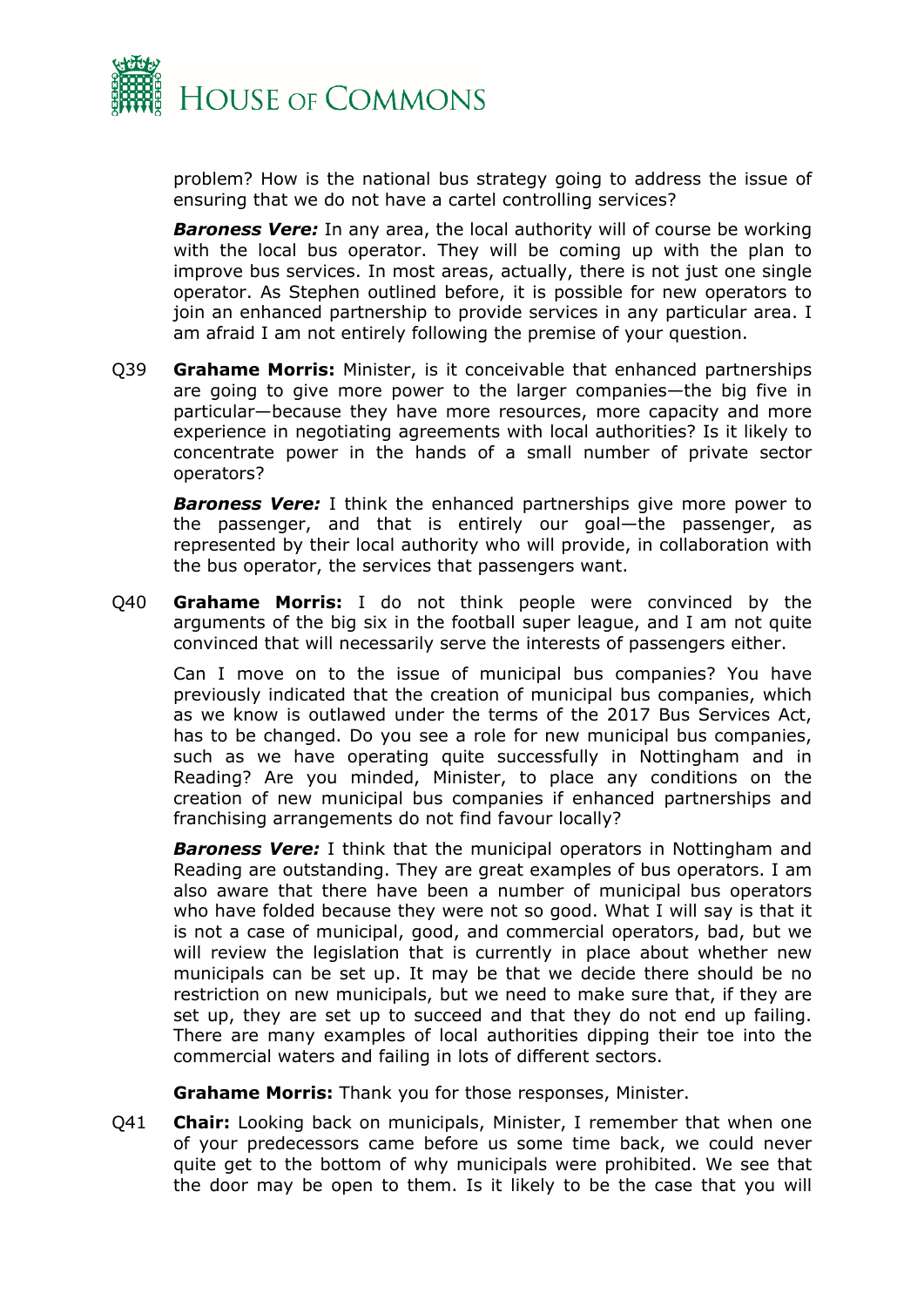

look at how the programme with the enhanced partnerships works in terms of the application process, and then assess whether that shows there is a gap that municipals need potentially to come in to fill?

**Baroness Vere:** I do not think it will be a question of filling the gap. I think it will be a question of making sure that we have the right variety of operators in the system. It will be something that we take forward alongside all the other work we are doing. It is not necessarily related to one thing or another.

Sadly, what has come home on a few occasions over the pandemic is that some bus operators have quite limited reserves. Obviously, we hope to get them all through and we hope to build them up to the strength that they had before, but we need to ensure that we have the greatest variety of potential operators to serve passengers.

Q42 **Chair:** In terms of the big five that Grahame touched on, we heard some years back that there was concern that they did not tend to compete with each other. Do you think this will shake it up a bit in terms of competition as well?

#### *Baroness Vere:* Yes, I do.

**Chair:** We are going to look at the provision of bus routes and services. Lilian Greenwood will start us off.

Q43 **Lilian Greenwood:** Good morning, Minister and Mr Fidler. Many members of this Committee really welcome the national bus strategy. Obviously, it is something that the predecessor Committee called for, and many of our recommendations are in it. It starts from a position where buses are in a very difficult place. In many parts of the country, there was a real reduction in services over a period, and now we have the coronavirus impacts on top of that. How will the measures described in the national bus strategy deliver more comprehensive services across the country?

*Baroness Vere:* Thanks very much, Lilian. I am pleased that we were able to get some of your previous recommendations into the bus strategy. It has appeared after a lot of consultation and we are pleased with where we have got to.

Going back to your question about bus routes and how we are going to take it forward, it all links back to the BSIP and the interaction between the local authorities and the operators. Each has a very important role to play. The operators will know which network they currently run. They will have data on which are successful, and which are less so. The local authorities will have information about where people will want to go now and in the future. It is a question of putting those two bits of information together and then figuring out what sort of category of routes you are going to end up with.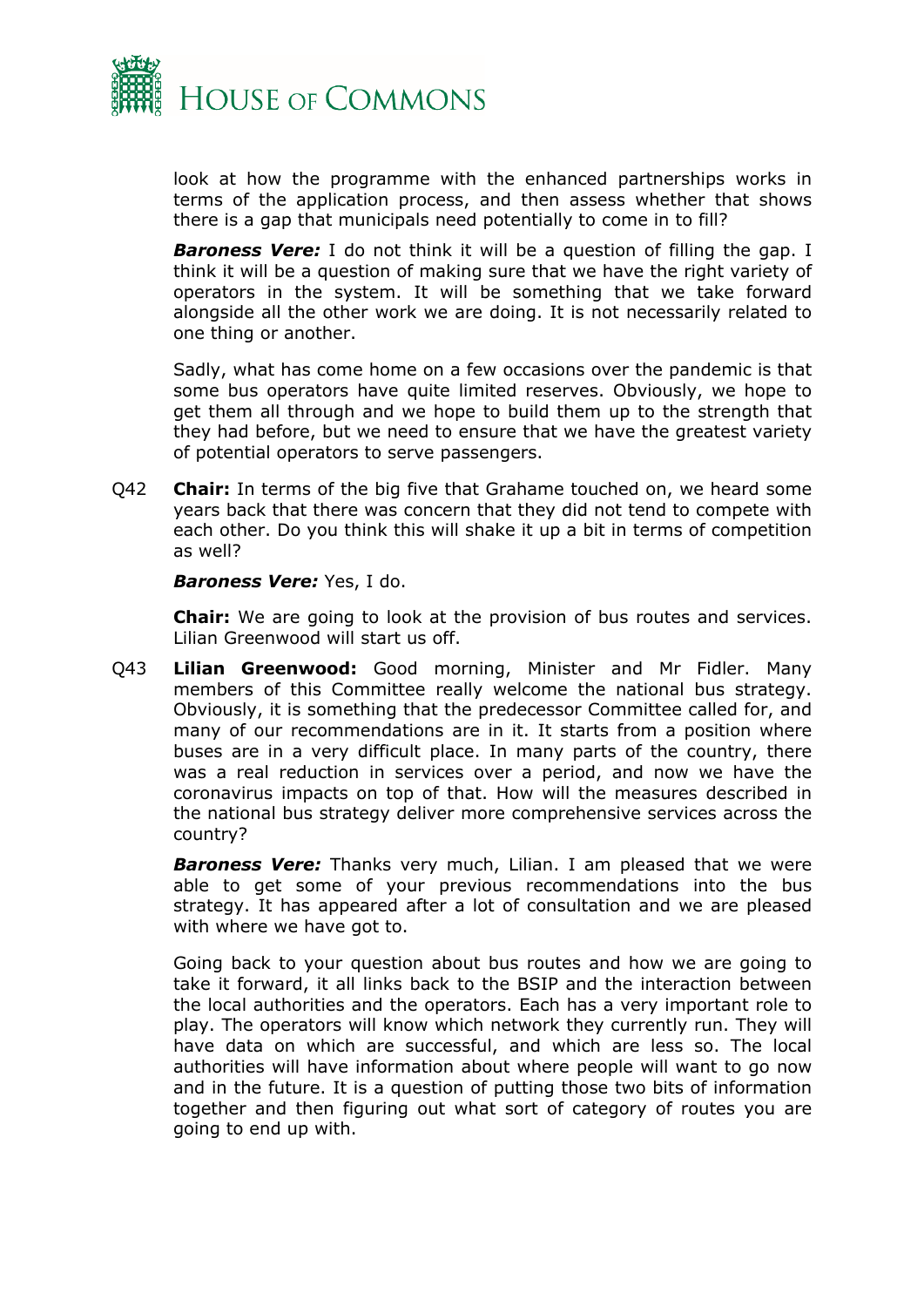

In certain circumstances, you will be talking about very fast and frequent services on bus corridors. Indeed, we would also look favourably on Glider services on specific routes, like the Belfast Glider. The next level of services will be those with slightly less frequencies, but we still want more services going into the evening and at weekends. Then there will be areas where the density of the population is so low that offering a fixed route service becomes almost irrelevant because people will not get it if it only operates twice a day. That is why we have looked very closely at demand responsive transport. We have funded 17 pilots for demand responsive transport. A combination of those different types of services will build up to create the network that the local community needs.

Q44 **Lilian Greenwood:** On where you see this £3 billion going, is the focus on urban areas with the faster, frequent services that the Committee on Climate Change has suggested can enable people to get out of their cars and on to public transport? Is it more on that part of the bus network?

*Baroness Vere:* Absolutely not. Definitely not. I have had more conversations with people about the importance of rural and suburban services than I have on the importance of urban services.

It is a very tough nut to crack, which is why we are very focused on what we can do for areas of slightly lower population density. When it comes to the £3 billion-worth of funding, essentially, there are going to be two elements to it, if we put zero emission buses to one side for the time being.

There is the capital spend. Even the most rural areas will still have market towns that might need a bit of capital spend to help buses get to their destinations reliably and efficiently. Then there will be the resource spend that goes alongside that, which will be supporting other interventions such as fares or other things you might need to support from a resource perspective. It is not fair to say that this is an urbancentred bus strategy at all.

Q45 **Lilian Greenwood:** I was asking the question. I was not suggesting that that was what you wanted to do.

#### *Baroness Vere:* I know.

Q46 **Lilian Greenwood:** When it comes to the rural areas, do you lack ambition? Do you think it is possible that demand responsive transport can ever be commercially viable?

In the CPRE report, "Every village, every hour", they look at a Swiss-style thing or what applies in parts of Germany, where there is a universal basic right to public transport, envisaging a bus every hour from 6 am to midnight, seven days a week. We are a long way from that, and I don't think that the level of funding you are providing would come close, would it?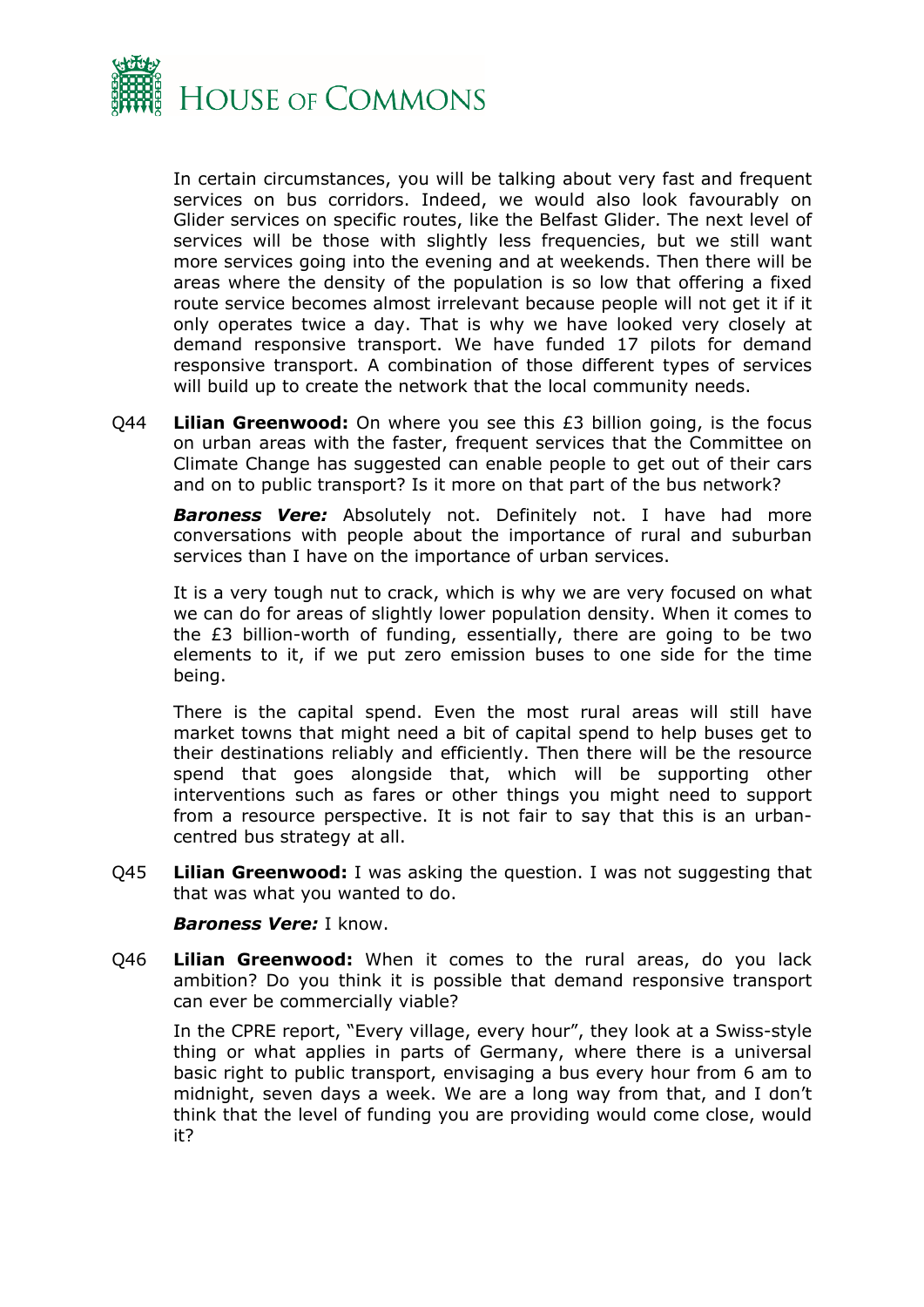

*Baroness Vere:* I went to the CPRE launch of their report. I told them what I thought. It was interesting that they were the only organisation that managed to comment on the bus strategy before it had been published, so they had not even seen it when they commented on it, which was also interesting.

However, their plan for every village, every bus, every hour, or whatever it is, would be absolutely horrific for our environment. I would not want that to happen at all. I do not think we should be dismissive of demand responsive transport. We are entering a new era of transport. It is a slight watershed, actually, and we are all going to have to embrace it. Elements of data, digitisation and technology are going to provide not only bus services but will be across all elements of transport.

Demand responsive transport has its challenges. We need the people we want to use it to feel confident to use it and to understand how to use it, because it is a new service. Many of us who use ride-hailing apps would completely get it. "Yes, I just click a thing on my phone and my bus will turn up." A lot of people do not use ride-hailing apps, so the challenge is encouraging people to use it.

It is not the only way we can support rural services. There are a number of other things we can do, and that will particularly be for local authorities to think about—whether there are more hub and spoke type models to local villages and always thinking about the last mile. It may be that you end up having parking, cycle paths or scooter parks near bus stops. All of these things need to be thought about in an integrated way.

Let's see what happens to the demand responsive transport pilots. That is why we are doing them. We need to learn. There is no single solution to rural public transport, but it is a key focus for the Department.

Q47 **Lilian Greenwood:** In the strategy, the aspiration is not to go back to what we had before but to do better than before. I know there is concern that once Covid-19 support for bus services is removed, and potentially there seems to be a gap before some of the transformational funding starts to come forward, there will be a risk of cuts to bus routes or increases in fares because demand will not have fully returned. How are you going to ensure that that does not happen?

*Baroness Vere:* That is really important. It is something that Stephen and I are working very closely on at the moment. We recognise that in due course the CBSSG restart grant will end. At the moment, it is not going to, and there is a notice period, but we recognise that there will be a time when it will end and further funding will be needed. Of course, at the moment we do not know when it is going to end. We also do not know at what level of demand it will end. Rest assured that we are in conversations with the Treasury about what interim support will be offered prior to 2022-23.

Q48 **Lilian Greenwood:** Are you envisaging that there will be additional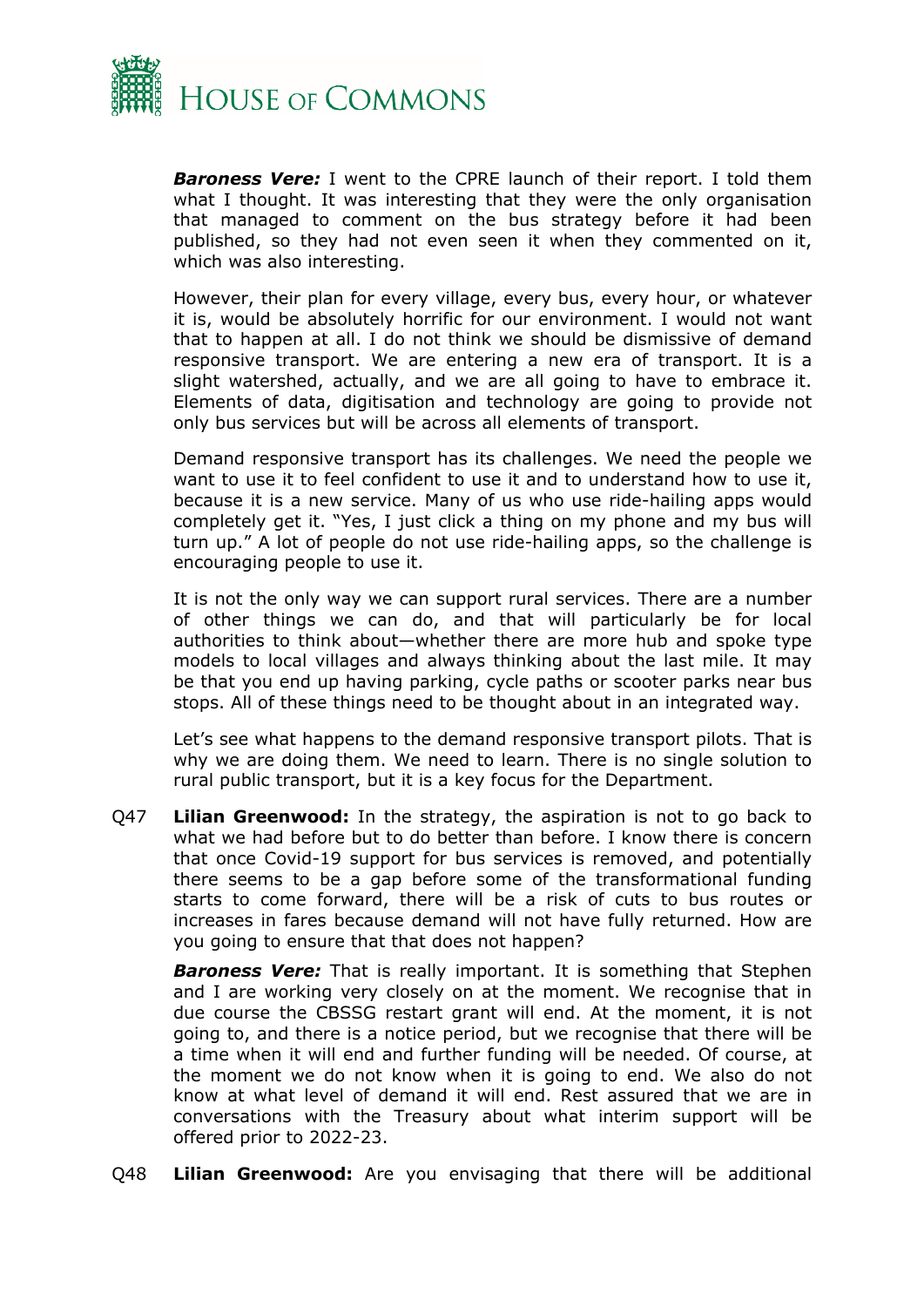

funding, and that it will not have to eat into the money for transformational funding?

*Baroness Vere:* That funding will come from the £300 million that we have been allocated from the Treasury this year.

Q49 **Lilian Greenwood:** Can you envisage asking the Treasury for more if there is still a gap when demand has not caught up?

**Baroness Vere:** I can always envisage asking the Treasury for more.

Q50 **Lilian Greenwood:** You are going to provide new guidance defining bus routes and services that are socially or economically necessary. Is it your expectation that councils will fund them if they cannot be provided commercially?

#### *Baroness Vere:* Yes.

Q51 **Lilian Greenwood:** Will you place a statutory duty on councils to provide those socially and economically necessary services?

*Baroness Vere:* We may well do. We will be updating the guidance on socially necessary services. We will include economically necessary services too. Obviously, in the bus service improvement plans we would expect all that to be set out. We will consider a statutory duty if we feel it is needed. Of course, what we want to happen is for local authorities to provide those services because they have talked to their local community and they understand what they are, but we may need to go further.

Q52 **Lilian Greenwood:** I will briefly ask two questions about accessibility. I was really pleased to see in "Bus Back Better" the recognition that disabled people must be able to use bus services as easily as other passengers, and that providing accessibility measures often helps everybody—for example, next stop announcements. We have been talking about those for years. Can you confirm when the final deadline will be for all buses to have audio-visual announcements?

*Baroness Vere:* When are we going to do it, Stephen?

*Stephen Fidler:* We said in the strategy that we would lay the regulations by summer 2022 at the latest. We have been working through a lot of the very detailed responses to the technical issues, of which we had over 300, but we are keen to move as quickly as we can. In the meantime, we have been really clear that where we are purchasing and funding new vehicles, such as through the zero emission bus regional areas scheme, they will have enhanced accessibility, and those new vehicles will absolutely have audio-visual on board if they are receiving Government funding.

Q53 **Lilian Greenwood:** I heard that answer, and it is welcome that the regulations are going to be laid, but when is the deadline going to be for a disabled person to know that whatever bus turns up, it will have next stop announcement? How far away is that?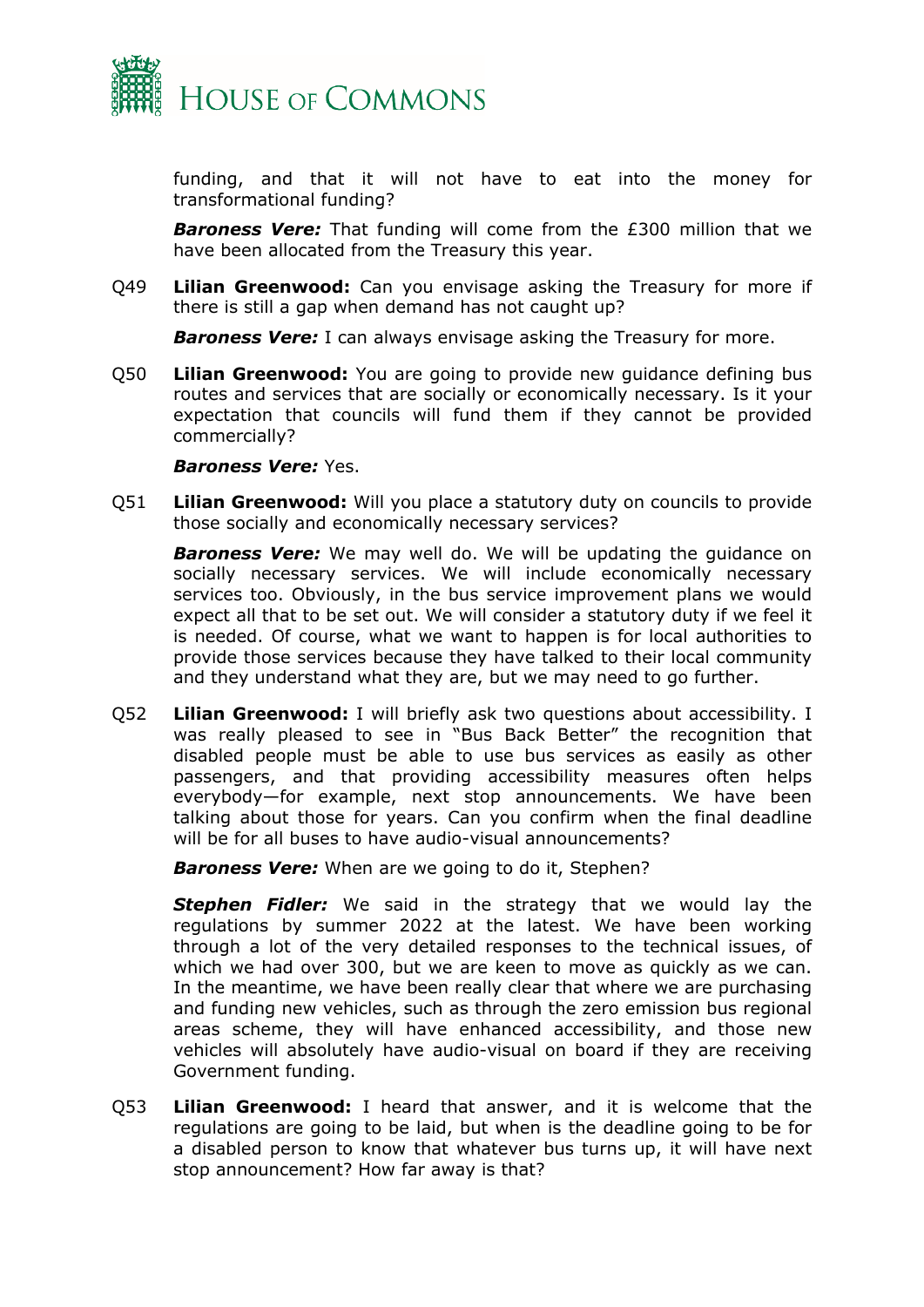

*Stephen Fidler:* We will confirm that, I expect, in the response to the consultation, which I hope will be later this year.

*Baroness Vere:* Lilian, I assure you that I am very keen to get it in place as soon as possible.

Q54 **Lilian Greenwood:** That is good to hear. The July 2018 inclusive transport strategy promised a monitoring and enforcement framework for mandatory bus driver disability awareness training. When is that going to be published?

*Baroness Vere:* Unfortunately, I am afraid I do not have information on that. Can I write to the Committee with further information on that? I am sorry, Lilian.

#### **Chair:** Please do.

**Lilian Greenwood:** Thank you.

Q55 **Chair:** Before I bring in Chris Loder, let me ask about socially necessary stops. This came to our attention during the evidence we took in 2017, when we put forward the idea for a bus strategy. I think it was the MP for Sheffield Heeley, Louise Haigh, who brought to our attention that a GP surgery had moved but the bus service had not moved with it. Commercially, you would think that would make sense, but it does not always work like that.

In the guidance you give from the Department about the enhanced partnership plans, do you envisage that as something you would require to be included, or are you looking at it by a different form of regulation, potentially, to make it baked into local plans?

*Stephen Fidler:* I think it comes back to what I was saying earlier about the BSIPs and the local plans being living documents. We would absolutely expect, as social and economic needs change, the plans that local authorities have and the expectations they set in BSIPs—and therefore the networks that operators provide—to evolve and change to reflect them. We will probably mostly do that through the guidance. As the Minister said, if we need to come back with statutory backing for some of it, we may do so.

Q56 **Chair:** Would the whole idea of the strategy be to cut out that type of anomaly, so it would be less likely to occur?

#### *Stephen Fidler:* Yes.

*Baroness Vere:* One of the other things is that an increase in local accountability should stop those sorts of things occurring. One of the things in the BSIP is that we will require each local authority to have a bus passenger charter and to be more responsive to complaints that they receive from passengers about, "Why isn't my bus stopping at the doctor's surgery?" That would seem mad. I think that level of responsiveness will be much greater once the strategy is all in place.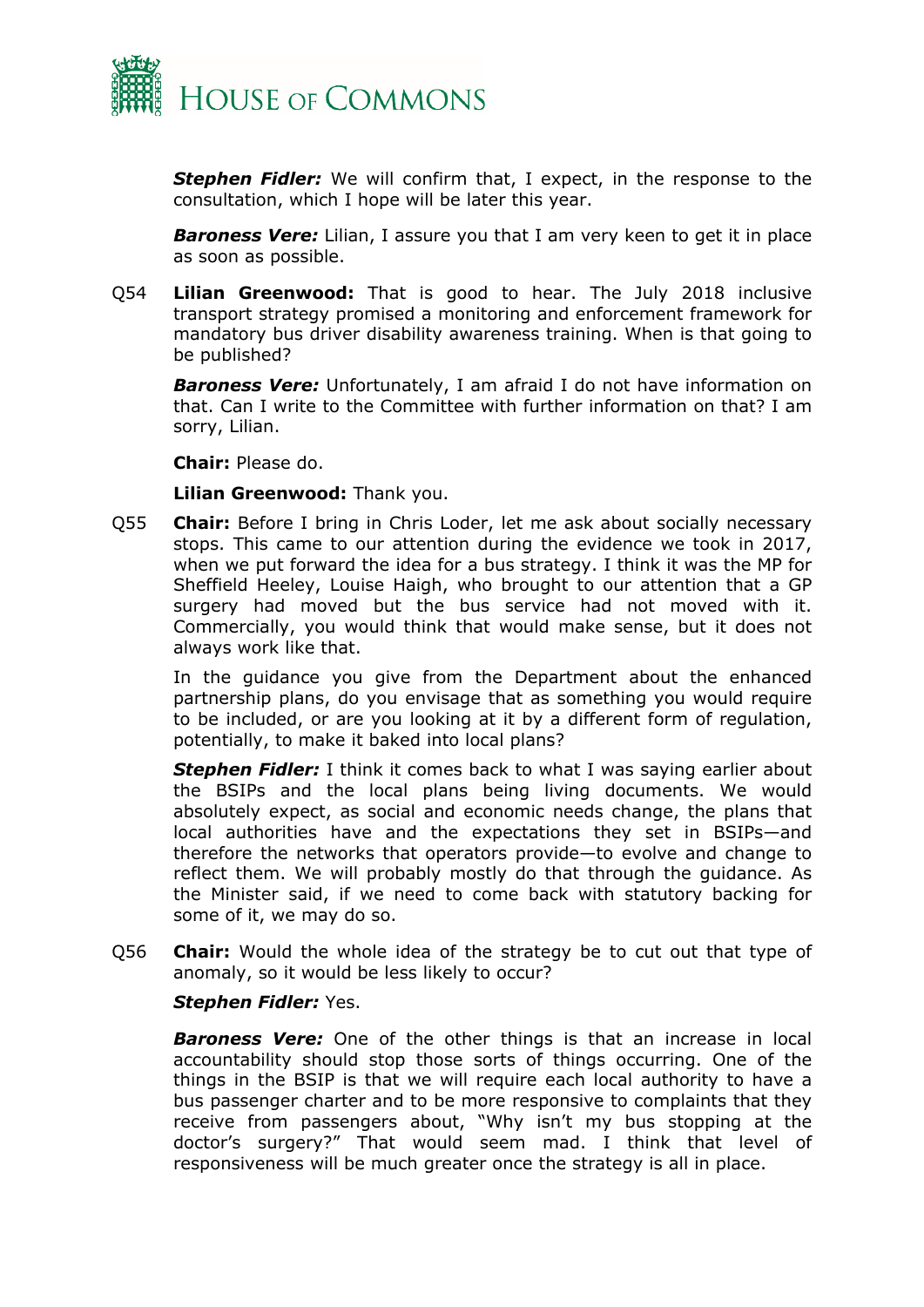

**Chair:** More agile. Chris, over to you to finish this section, and then you have the next two sections on the £3 billion investment, and fares and ticketing.

Q57 **Chris Loder:** Minister, I would like to return to the area of provision of bus services and routes that Lilian touched on a moment ago. I am of the view that the CPRE is increasingly becoming out of touch with the needs of rural communities, and I think the report demonstrated that.

However, one of the organisations that I believe is increasingly in touch and is coming through as a very wholesome, real and grounded organisation is the National Federation of Women's Institutes. I want to ask whether or not you have been able to review their paper in response to the bus strategy and, if not, whether you would commit to do so to take into account the points they have made in it.

*Baroness Vere:* I have not reviewed the paper, but one of the ladies from the National Federation of Women's Institutes was on the same panel as me when we did the CPRE thing, so I heard at first hand what they were proposing.

Q58 **Chris Loder:** I have it here. It is an excellent document and I commend it to you. It touches on the key issues in rural areas and what is necessary. I wholly agree with you that there is clearly not a demand for a frequent service, to the extent of hourly, for every village across the country, but there is of course demand for areas that do not have a service at all.

I want to ask about concessionary bus passes in that context. If I were to speak to a number of owning groups or bus operators, they would tell me that the concessionary bus pass as we currently have it affects the commerciality of many groups. For those in areas such as mine in Dorset that do not receive high Government financial support, it means that we are curtailing the commerciality of routes because they are not allowed to charge those who have concessionary bus passes, yet they receive directly a fraction of what they might have received if the passenger had looked to pay for it.

Could you comment on the future of the concessionary bus passes as you see it, as part of the strategy? When I looked through it, I could not quite understand what the future might be. Could you articulate that, please?

*Baroness Vere:* We do not plan any major changes to the future of concessionary fares. Certainly, we will look at potentially extending the validity of the ticket for disabled people into other hours to see if that is a viable option. We will also look at digitising the older person's—I'm probably not allowed to call them that—bus pass, as we think that will be quite beneficial. In general, it should be that the operators are refunded for the journeys they provide. Is there anything further on concessions, Stephen?

*Stephen Fidler:* I don't think so. We update the guidance on how they are paid on an annual basis to make sure it is fair against the legislation.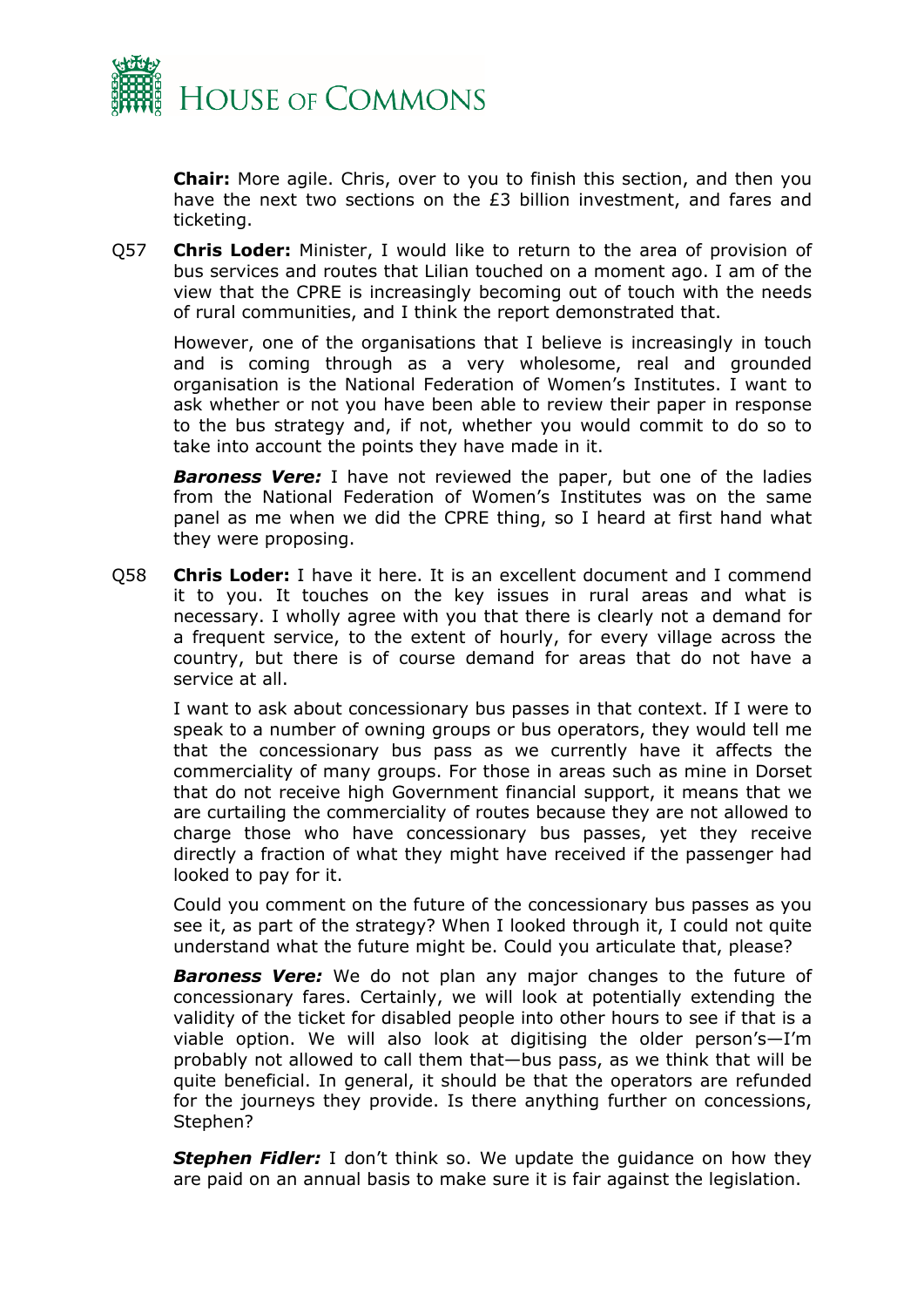

Q59 **Chris Loder:** Might I suggest that this is an area that we need to understand in much more detail? I have market towns in my constituency of West Dorset where the bus service has been completely removed because, for example, although almost a third of the population is retired and there is a high requirement for the bus, because of the bus pass, which most of them have, the bus company does not receive the full fare and it is no longer commercial. It is an enormous issue. If there was one thing, even before the bus strategy comes into fruition, that I would also urge you to consider, it would be whether or not that can be changed, and what changes can be made to the concessionary bus pass. If we are not careful it is going to be too late.

I have already lost bus connectivity to my local hospital—for market towns to get to another town, to get to the hospital and to the doctor. I have people who cannot get to work because the bus service has been removed because of this point. I am slightly concerned that we have not fully considered that as part of the bus strategy. I urge you to do so. Is there something you think you might be able to do beforehand, to see what we can do, in effect, to save some of those ailing routes that are already in difficulty, if not ceased operating?

*Baroness Vere:* Let me take it away and dig around a bit to find out exactly what the problem is.

Q60 **Chris Loder:** I would appreciate that. I would like to talk to you about it in more detail.

Closely related to that is the section on fares and ticketing, which we will go straight into, if that is all right. Could you outline to us what your views are as to how fares and ticketing will work, going forward? How will the revenue apportionment work? My colleague Lilian Greenwood asked earlier whether you were going to mandate local authorities to pay for this. That is all very well and good if local authorities get plenty of Government support, but in local authority areas such as mine, where we get hardly any, it is going to be very difficult. Could you articulate that for us?

*Baroness Vere:* Yes. In many areas of the country, fares are insanely complex. In many areas, you cannot get a daily price cap and you cannot get a weekly fare cap. In many areas, your ticket is only valid on a single operator. What we are very keen to do, via the EPs—these can be mandated via the EPs or indeed franchising, but that is slightly different is a simplification of the fare structures locally. It will probably end up being done on a local or regional basis because it is more effective that way. It has to be the case that we need simpler fares, such as we have in London. We do not have London-type fares anywhere in the country.

Q61 **Chris Loder:** I appreciate that may be the case for urban areas, but I have a number of bus routes in West Dorset that I can count on one hand or maybe two where the principle or the fact is that the local authority will not, today, be in a financial position to further subsidise the routes. If it were, I do not think we would be having some of the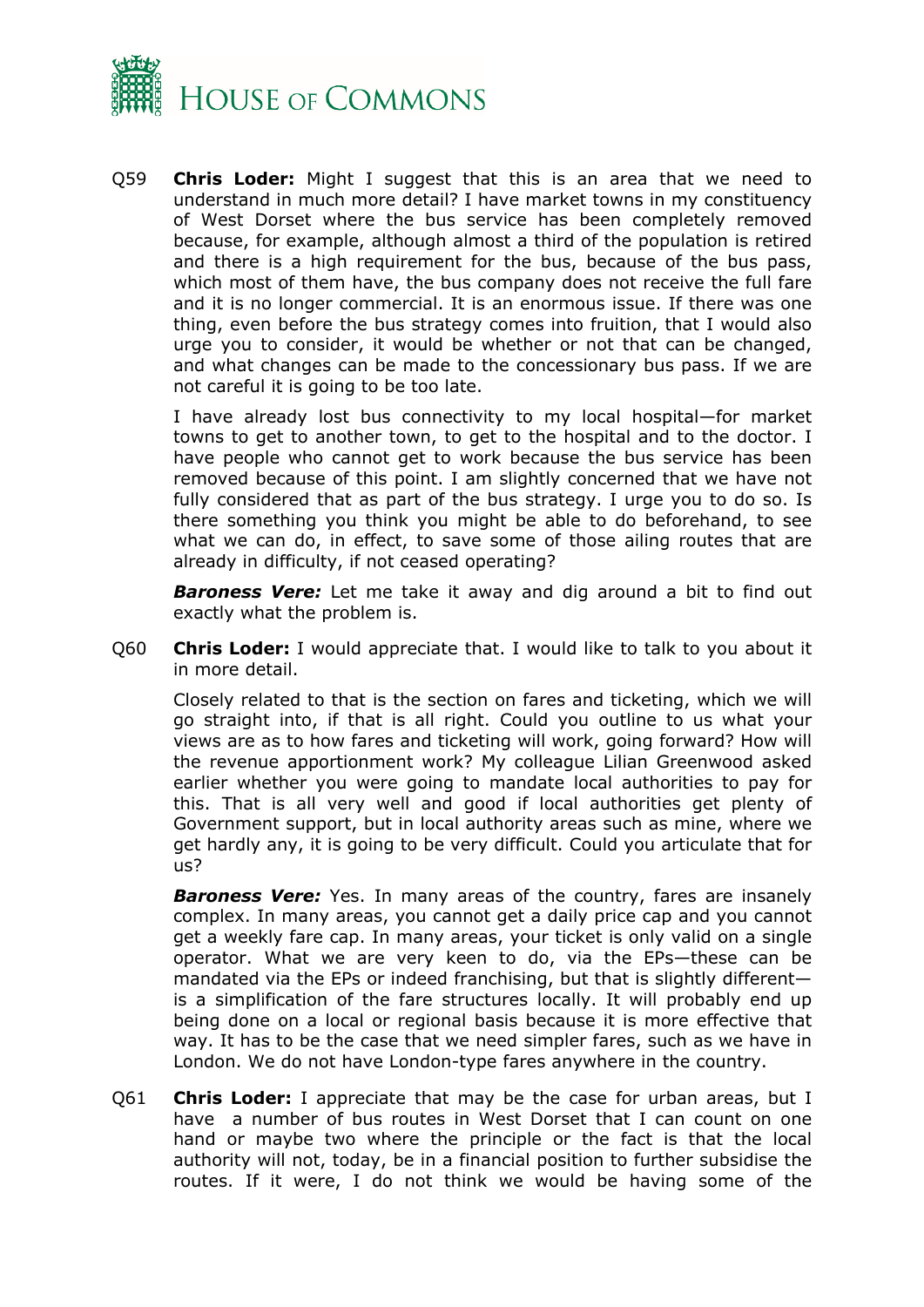

difficulties we have at the moment with buses not being able to run.

Is the Department going to reform its view about how local authorities are to be funded, or is it the view that basically the local authority will have to up the council tax in order to pay for services where they are not commercial? That is the key point.

*Baroness Vere:* I completely understand that. Of course, unfortunately, bus funding is a little complicated, perhaps more complicated than it should be. You have the concessionary fares. You have the funding for vulnerable routes from MHCLG. You have BSOG, which is £260 million. Then you obviously have the money that we will be putting in for transformational funding.

As I was saying to Lilian earlier, the funding, going forward, will be separated into capital and revenue funding. It is the revenue funding that could support better and more effective fares. For example, in Cornwall, they have put forward proposals to the Government for a super-bus network that has low, simple fares leading to the whole breaking of the cycle of decline, to encourage people back on buses. Yes, the funding could be bid for, to support simple, low fares in Dorset, for example—

Q62 **Chris Loder:** And Cornwall.

*Baroness Vere:* All over the country.

**Stephen Fidler:** We are already funding Cornwall, and we announced that alongside the bus strategy. We are doing a pilot there and we are in year one. The fares are coming down by about a third. Hopefully, it will give us some evidence to see whether that helps to grow the overall passenger levels.

Q63 **Chris Loder:** Correct me if I am wrong, but this is a strategy that, basically, is not necessarily yield matched. Those of us who have worked in the industry previously would call it boiling the frogs. Actually, it is revenue strategy that goes for volume, rather than specific yield. Would you agree with that?

*Stephen Fidler:* It could be in some circumstances, yes. The other thing is about a more urban context. Part of the strategy is what I like to describe as the virtuous circle, where different bits of the strategy come together. If we get good bus priority, the journey gets shorter and faster. That attracts more passengers and creates more fare revenue. It also lowers the operating cost, so you can lower the fares and attract more passengers. That will not be the same in a rural context but, hopefully, over time, it will perhaps allow for a greater share of the funding to be used in the rural context.

Q64 **Chris Loder:** With the example you have used, of Cornwall, does that basically guarantee the funding for socially or economically necessary bus services to operate?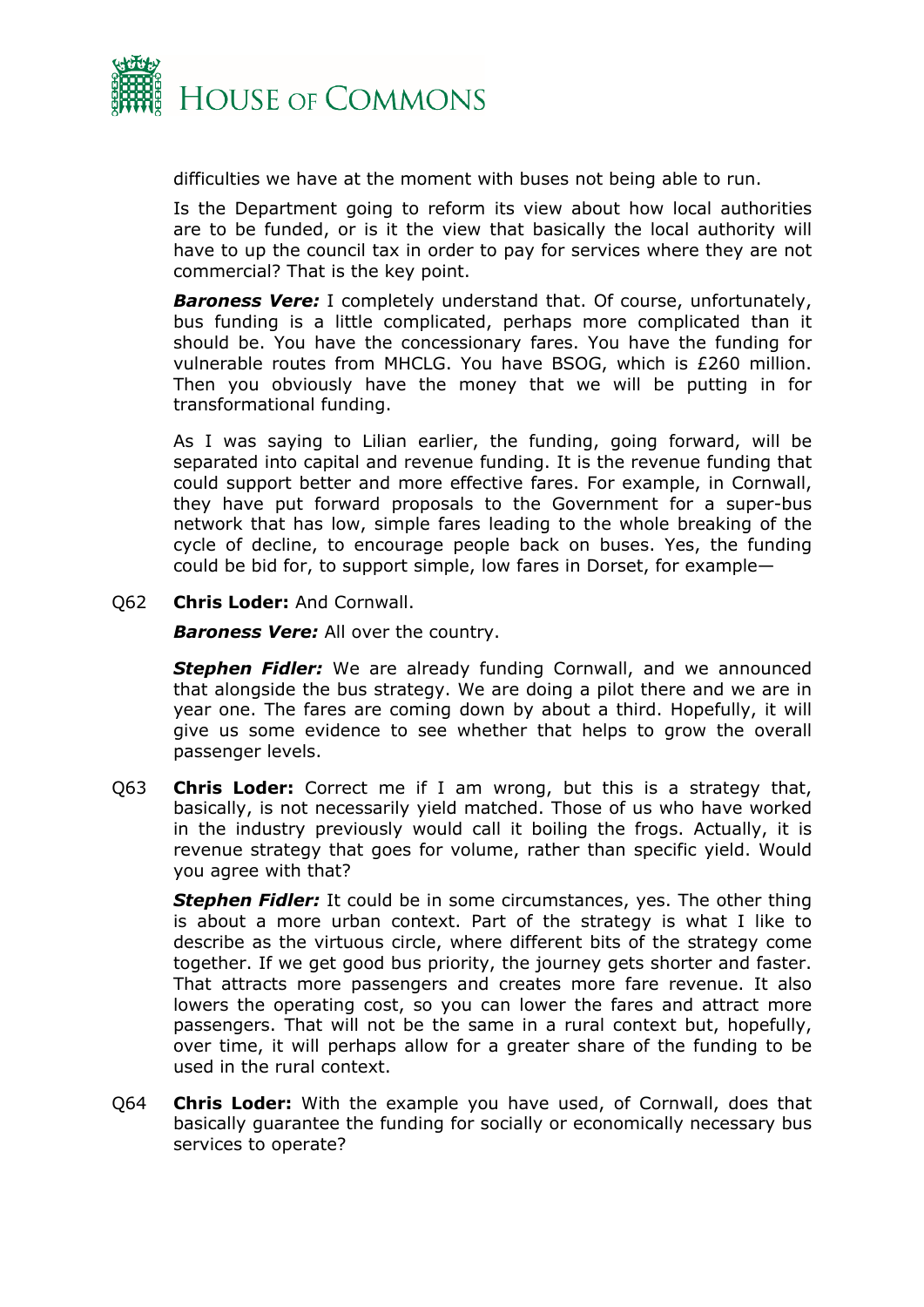

**Stephen Fidler:** That funding is specifically about the fares pilot. Cornwall is putting significant investment from their resources into socially and economically necessary services.

Q65 **Chair:** To be clear, are you saying that in parts of Cornwall the fares look like they will come down by a third?

**Stephen Fidler:** Yes. In the pilot that we are running, I think they have about four fare bands. I think their second fare band at the moment is £4.20, and that comes down to about  $£2.80$  in the first year of the pilot.

Q66 **Chair:** Is that because they are being given funding from Government that makes up for that?

**Stephen Fidler:** Yes, a bit like the rural mobility fund project. It is a pilot to see what some of the impacts will be.

Q67 **Chair:** The reason I got excited there is that Cornwall was the only unitary that was allowed to put in franchising, so it had more of a whip hand against the bus operators as a result. I wondered if they had been able to use that to crack down on fares, but perhaps not.

*Baroness Vere:* You should be very excited about Cornwall, because they are one of the areas that has grasped buses. They love buses and are really focused on them. They are putting in a lot of local resources. Obviously, we have supported them as well, because we appreciate what they are trying to do. It is a hugely varied county with different types of routes, so it is well worth watching Cornwall and learning from them.

**Chair:** Over to the excitement of Dorset.

Q68 **Chris Loder:** I am very pleased to sit with Cornwall because my experience of Cornwall, Minister, is that the owning group has put some of its oldest buses into Cornwall over the last three to four years, or maybe a little bit longer. What safeguards are there in place to prevent owning groups from manipulating the strategy, which basically means that places such as Cornwall, which once had slightly newer buses, no longer have those buses? They are basically manipulating it for their ends.

*Stephen Fidler:* That comes back to the partnership framework, and why we chose that. Standards around vehicles are the kinds of things that can be set in that on a binding basis for operators. Obviously, there will be some challenges about how the fleet is deployed nationally. There are some issues specifically in Cornwall around the tenders and the difference between the tendered services or otherwise. I think their tendered service fleet is now one of the youngest in the country, at around two years or so.

Q69 **Chris Loder:** Indeed. Thank you. I want to go back to the section about the overall £3 billion investment, which I think we skipped over. I hope you didn't think you had escaped from talking about that.

Minister, I would like to ask about the £3 billion overall investment. A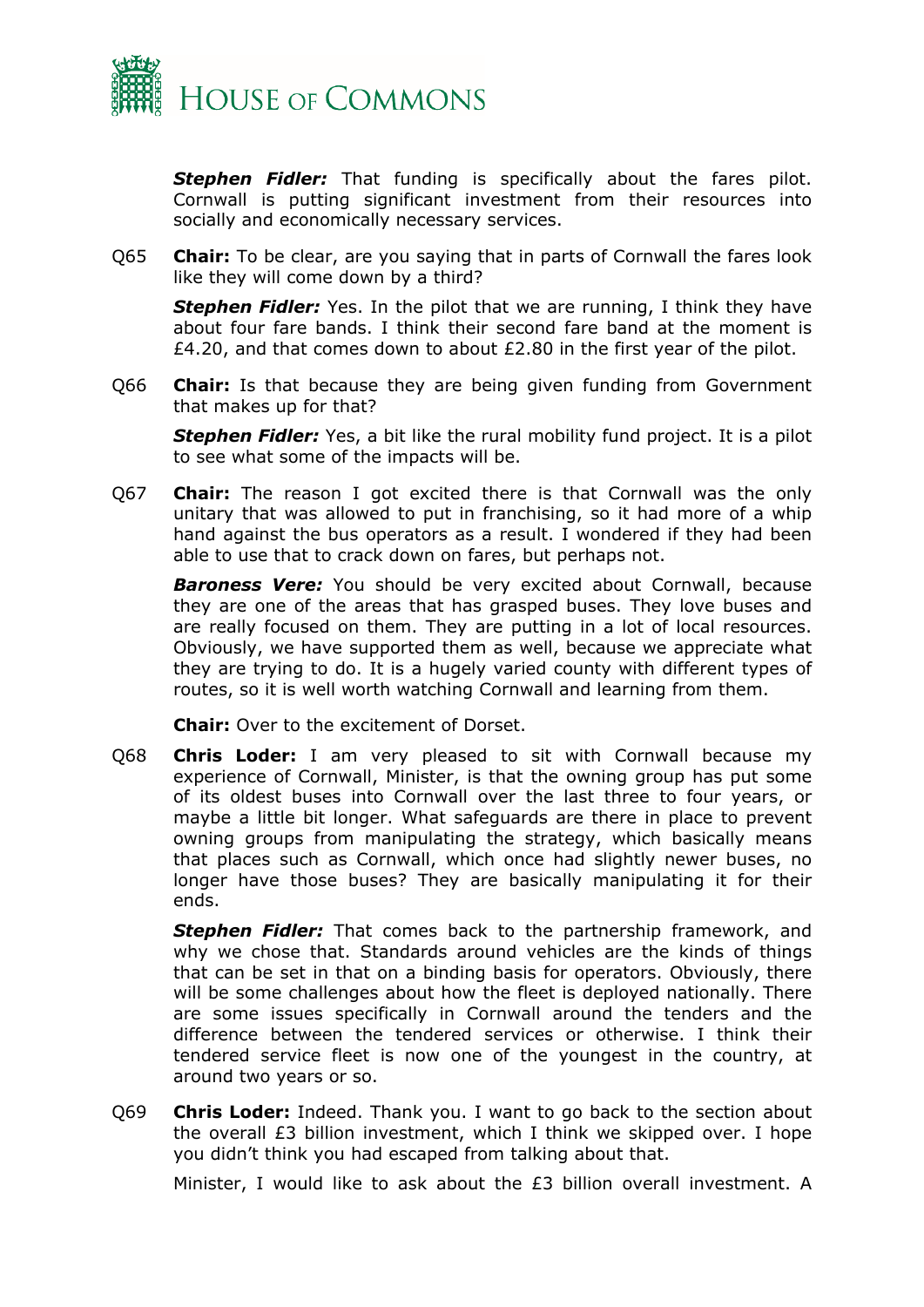

little bit earlier, you started to talk about the very top tier capital investment and others. Could you articulate a bit more detail about that £3 billion? I think Dorset falls into 0.1% of that number for our overall transport spend, for example. What are we going to be using that £3 billion for?

**Baroness Vere:** It depends what Dorset tells us they want to be using the £3 billion for. Dorset is not getting £3 billion.

Q70 **Chris Loder:** I was going to say—I will have all of it please.

*Baroness Vere:* The point about the bus strategy and the BSIPs that will be coming out in October is that they will give us an indication. It will absolutely be the case that you might have one area that prioritises capital investment because it recognises that bus reliability and bus priority is the key to improving services. You might have another area that is very much focused not on capital investment at all, but more on the revenue side of things, where they feel that they can get more people on buses by doing some sort of fares intervention.

I am not going to be able to tell you exactly or give you an indication of how the £3 billion is going to be divided, but there will be capital and revenue interventions. Of course, within the capital interventions there will either be infrastructure interventions in terms of roads and road space allocation or zero emission buses, which will also come from that.

Q71 **Chris Loder:** Have you any idea at the moment what percentage we might be looking at for zero emission buses?

**Baroness Vere:** No, and I will tell you why. What is quite interesting around zero emission buses is that there will be a lot of change very quickly. I suspect that the price per unit will decline very substantially. What we have to take into account going forward is not only the cost of the vehicle, the cost of the infrastructure and the cost of the connectivity for energy supply—the latter two are probably slightly more established but the information and data around the lifecycle costs of a zero emission vehicle, which is very much in development at the moment. There are some who would say that we are getting close to equivalence with a diesel bus. I think there is more that we can do, for example, on reform of BSOG, which currently is a fossil fuel subsidy. If we are able to reform it to include an environmental element and our environmental ambitions, again that changes the economics around a zero emission bus.

Can I absolutely promise you that over the lifetime of this Parliament we will do X% a year on zero emission buses? That would be absolutely the wrong thing to do, because in three years' time it could be that the price of a zero emission bus has halved.

Q72 **Chris Loder:** Of the £3 billion, do you think we will spend any money on bus lanes?

*Baroness Vere:* Bus lanes? Definitely. Yes.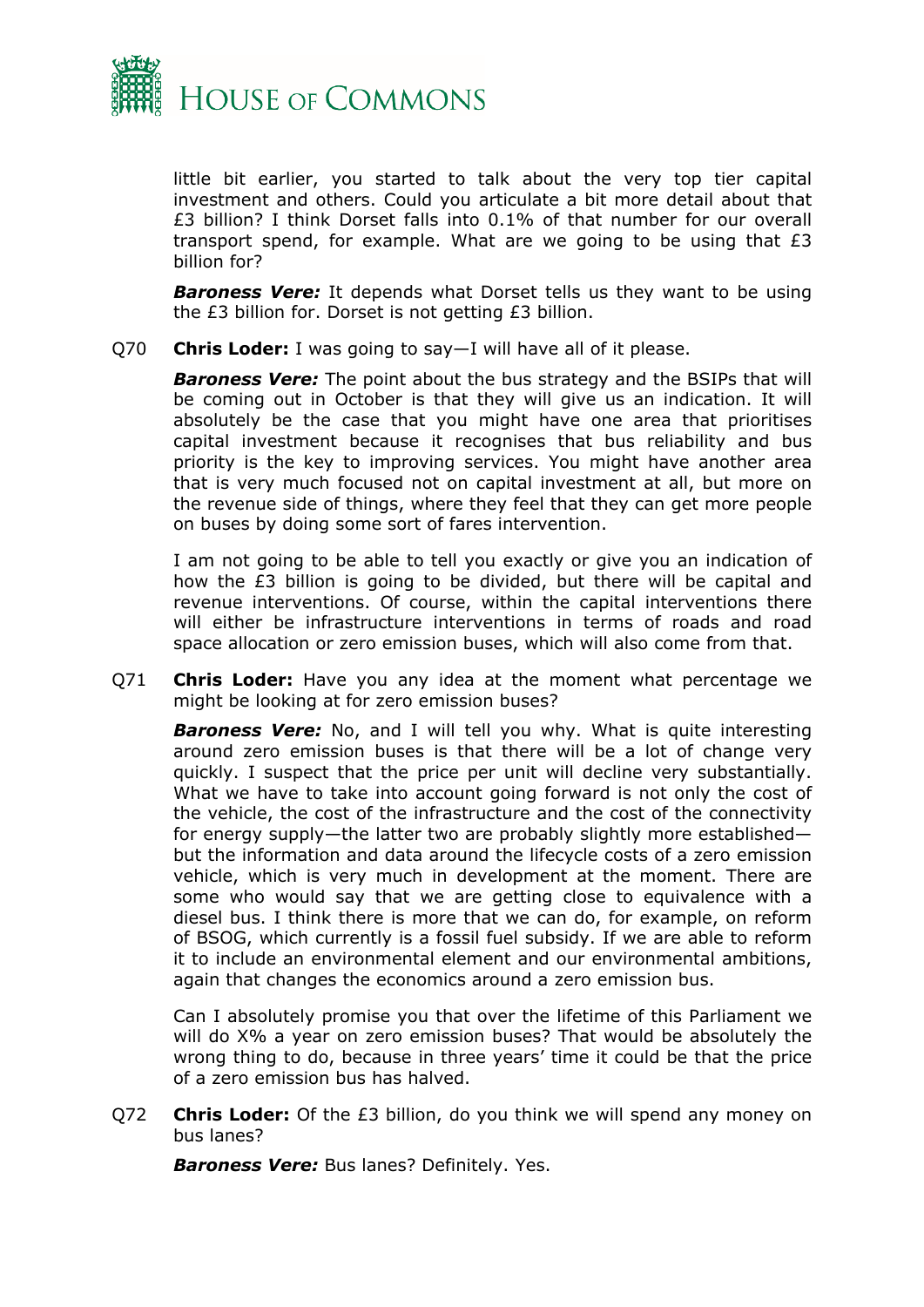

Q73 **Chris Loder:** From recollection, the last bus lane project that I recall—I should say that when I say bus lanes, I include guided busways. I beg your pardon; I should have been crystal clear about that. Are we going to spend any money on those?

*Baroness Vere:* It depends on what local authorities come up with. I am a big fan of guided busways. I think they can really help, and they can often be very good value for money. Remember, the £3 billion is not the only funding pot. If you are in an urban area, you have the transforming cities funding. There is also the levelling-up fund. There are lots of different opportunities for investing in guided busways, but it is up to the local authority to move forward.

Q74 **Chris Loder:** The last recollection I have of a guided busway was in Cambridge. I do not think it was the most successful of them. There was considerable concern in the industry at that time—and it has probably continued—that guided busways cost an enormous amount of money but the amount of benefit from them is quite limited.

*Baroness Vere:* Look at the Glider service in Belfast.

*Stephen Fidler:* The overall evidence we have is pretty strong. The Crawley scheme, I think, had about 160% growth in 10 years. It had a benefit-cost ratio of about five. When we have looked at bus priority and major guided busway schemes together, we are seeing benefit-cost ratios of three to four across the programme.

Q75 **Chris Loder:** Wonderful. Thank you. In terms of the prioritisation of this money, which is probably where we need to look towards, we have £3 billion, which is excellent. I am sure a good number of local authorities will come to the Government and will want a gold-plated or silver-plated bus network because it delivers a number of things, social and economic connectivity as well as environmental benefits. It could be that, when the local authorities put forward their proposals, it costs more than the money available. How will the Government prioritise, and what are the criteria on which the Government will assess those bids to make sure that they fit to the amount available?

*Baroness Vere:* There will be two key criteria: one, does it deliver for the passengers and, two, does it deliver for the environment? We have said that at the heart of all of this would be passengers, and that will always be the case. If they are gold-plating anything, they can take that gold off immediately unless the passengers really want it, because it will not make any difference to them. It is all about providing the best improvement in services over a period of time.

Q76 **Chris Loder:** Where passengers may not exist today because buses do not run, how can that be reflected?

*Baroness Vere:* That goes back to collaboration between the local authority and the local community through the bus advisory boards. We need to hear from people who do not currently use buses.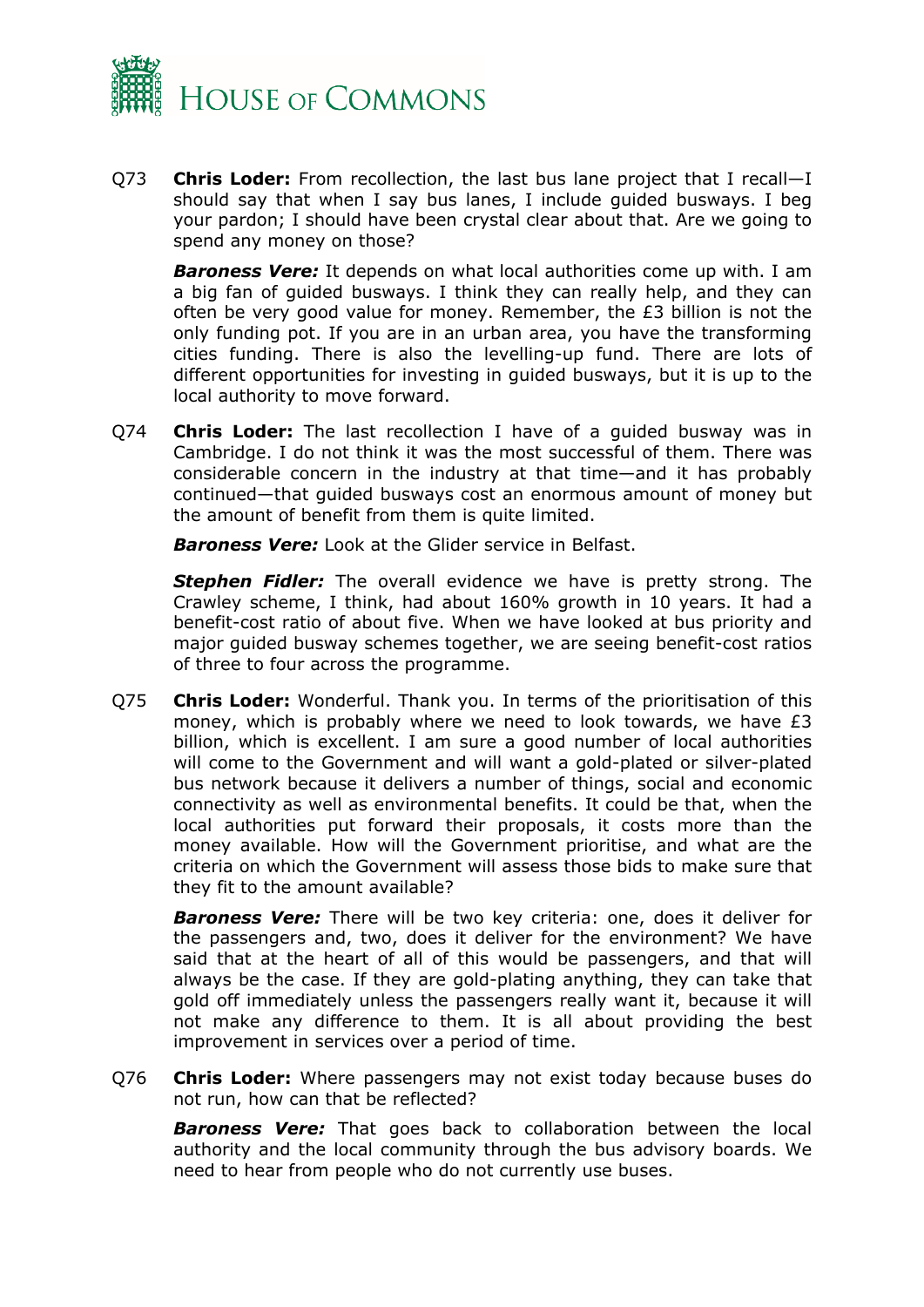

Q77 **Chris Loder:** I hear from people on an hourly basis, so I have lots to share in that way. What I want to understand is this: you say passengers will be used to assess the prioritisation of the money available, but where routes do not exist today there will be provision of brand-new routes, which will be wonderful news. I am looking for assurance that the Government will be thoroughly considering services where routes do not exist today, maybe where they once used to do so.

*Baroness Vere:* Absolutely. It is all part of the plan, yes.

Q78 **Chris Loder:** Wonderful. I look forward to it. In terms of environmental benefits, does the £3 billion have to completely meet environmental and climate change objectives? Does everything that is spent have to have an objective to meet them?

*Baroness Vere:* Do you mean in terms of the 4,000 buses, and does that come out of the £3 billion? Is that what you are saying?

Q79 **Chris Loder:** As part of your assessment of whether or not money is spent or given to a local authority, does there have to be a direct correlation or direct link to an environmental benefit or a climate change benefit for every pound that is spent?

*Baroness Vere:* Not for every pound that is spent, but we will expect in the bus service improvement plans that plans to decarbonise their bus route will be included. I would also expect a focus on air quality as well, if they have local air quality issues.

**Chris Loder:** Thank you.

**Chair:** Over to Gavin Newlands for zero emission buses.

**Gavin Newlands:** Thank you, Chair. Before I start I want to place on record my disappointment in the rather off-message response to my colleague Grahame Morris on the fire and rehire issue. Nobody warmly welcomes or accepts the metaphorical changes that reduced terms and conditions actually are. I hope the Minister reflects on that response, but on to the issue at hand.

**Chair:** Gavin, you may not have heard it, but I think the Minister clarified exactly what she said. We have touched on that quite a lot, so let's crack on with zero emissions.

Q80 **Gavin Newlands:** Fair enough. Will all 4,000 zero emission buses be on the road carrying passengers by the end of this Parliament?

*Baroness Vere:* Will the 4,000 zero emission buses be carrying passengers by the end of this Parliament?

#### **Gavin Newlands:** Yes.

*Baroness Vere:* All 4,000 zero emission buses will have been ordered, or the funding will have been given out, by the end of this Parliament. I cannot say how quickly they will be built, but our ambition is to make sure that those orders are in place.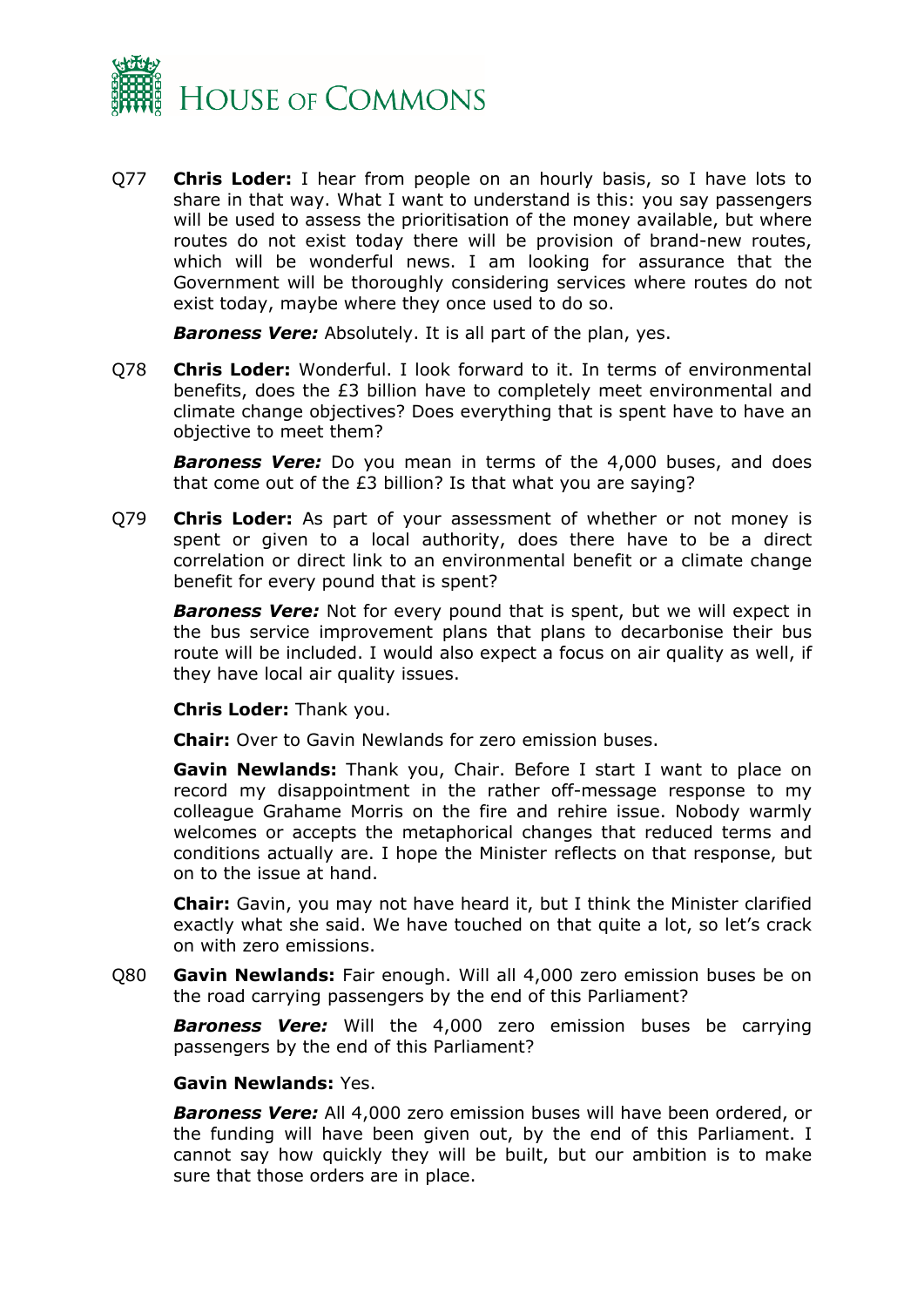

Q81 **Gavin Newlands:** There is concern in the industry itself that the procurement process announced at the end of March will actually fall significantly short of 4,000 bus orders, let alone carrying passengers, by the end of this Parliament. How are you going to get there?

*Baroness Vere:* The 4,000 buses?

#### **Gavin Newlands:** Yes.

*Baroness Vere:* As you know, we have £50 million that we have given to Coventry for an all-electric bus town or city. That is 300 zero emission vehicles. Then we have £120 million that we are looking to allocate this year, which we believe will cover another 500 zero emission buses. Obviously, the learning that we get from what is happening in Coventry and for those successful areas—the ZEBRAs—over the course of this year will very much play into how we fund future zero emission bus orders. As I said earlier, the market, the context and the revenue support may well change for zero emission buses over the course of it. What I want to make sure is that we are delivering the best bang for our buck in terms of decarbonisation over the course of the Parliament.

We know where we are going for this year. Obviously, subsequent years will depend on what we learn from this year. It is quite difficult to set in stone a particular process when the bus operators are literally being supported by the taxpayer. We have to slightly move on from that, which I think we will.

Q82 **Gavin Newlands:** I appreciate that. You mentioned that it may change. Presumably by that, you mean that support will reduce for the zero emission buses, potentially, over the course of this Parliament. I am sure you are not going to commit to that because, obviously, the grant for zero emission cars was recently cut without warning and has been cut a couple of times over the last few years. How much warning might bus operators and local authorities get in England if the scheme is going to be changed?

*Baroness Vere:* I am sorry, I do not think that question was phrased in a way that reflects what the Government are trying to do. On zero emission cars, the total amount of funding, of course, has not changed, as you know. All we have done is reduce the amount of grant per car and made sure that it applies to cheaper vehicles, so that the funding actually goes to the people who need it most—the people who cannot afford the £50,000-plus cars that would also get the funding, which is slightly mad. It goes to the people who are less able to afford expensive cars. I think that is very positive.

The same goes for zero emission buses. We are not saying that we are going to be withdrawing support, but I certainly do not want to commit taxpayer funding now to buying a bus in four years' time, when we literally do not know what the lifecycle costs will look like in four years' time, nor what amount of Government support will be coming through via a revenue stream. It would make no sense to make that promise now.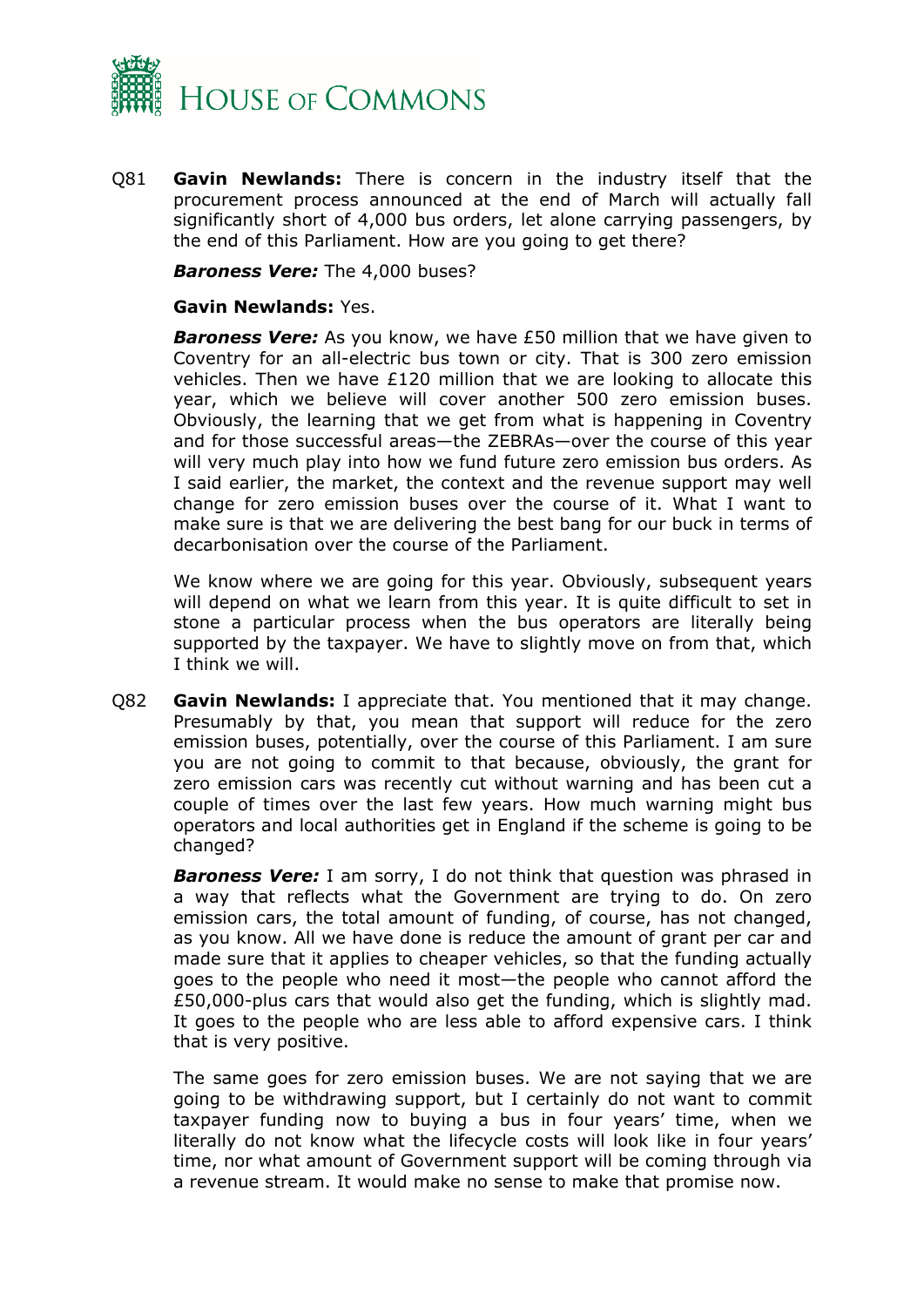

Q83 **Gavin Newlands:** The big question is, are 4,000 zero emission buses enough? As far as I understand it, this represents only around a tenth of the English bus fleet. As you are probably aware, the Scottish Government have committed to a majority zero emission bus fleet by 2023. How are you going to decarbonise the rest of the bus fleet in England, or even get to 50%?

*Baroness Vere:* Absolutely. We have big plans for decarbonisation of the bus fleet. As you know, we also published an initial consultation on the date for banning the sale of new diesel buses alongside the bus strategy. I think it is very important that a country as large as England, which is obviously much greater in size than Scotland and has a very significant influence over the amount of development that will go into this innovative technology, should signal that by a certain date new diesel buses will not be able to be sold. I think that will have a very significant impact on the market and on the ability of the bus manufacturers to be confident about investing, whether that be in electric technology or hydrogen fuel cell technology.

Q84 **Gavin Newlands:** My colleague wants to come in on hydrogen after I have finished my questions, so I will keep my powder dry on hydrogen.

You have mentioned already that English counties can bid for a share of, I think, £120 million currently. As you are aware, the Scottish Government have committed over £50 million in recent months. In equivalent terms, that amounts to 2,700 buses being ordered in the last few months. That has obviously secured hundreds of jobs in a sector where hundreds of jobs have been unnecessarily lost because of the delays. It will be roughly two years by the time there are buses on the road since the announcement the Prime Minister made on buses. When, exactly, can bus manufacturers expect orders for English zero emission buses?

*Baroness Vere:* As you know, the competition for the £120 million is out there in the wild. There are two closing dates, one for the fast track and one for the standard track. We look forward to receiving expressions of interest between now and those closing dates.

It is in everybody's interest to get the money out there as quickly as possible, but what I am not prepared to do is to rush it and risk getting poor value for money for the taxpayer. I speak to the bus manufacturers very regularly. I know exactly what they think and how they have been feeling. I am absolutely ambitious that we get the buses built in Britain; 80% of buses currently on our roads are actually built in Britain. There is a great future for the bus manufacturers, and we are very keen to play a big part in that.

Q85 **Gavin Newlands:** The Government have come under a fair bit of criticism for lack of urgency and a relative lack of ambition. The Scottish Government have a target of reducing car journeys by 20% by 2030, and giving free bus travel to the under-22s. It is committing £5 billion in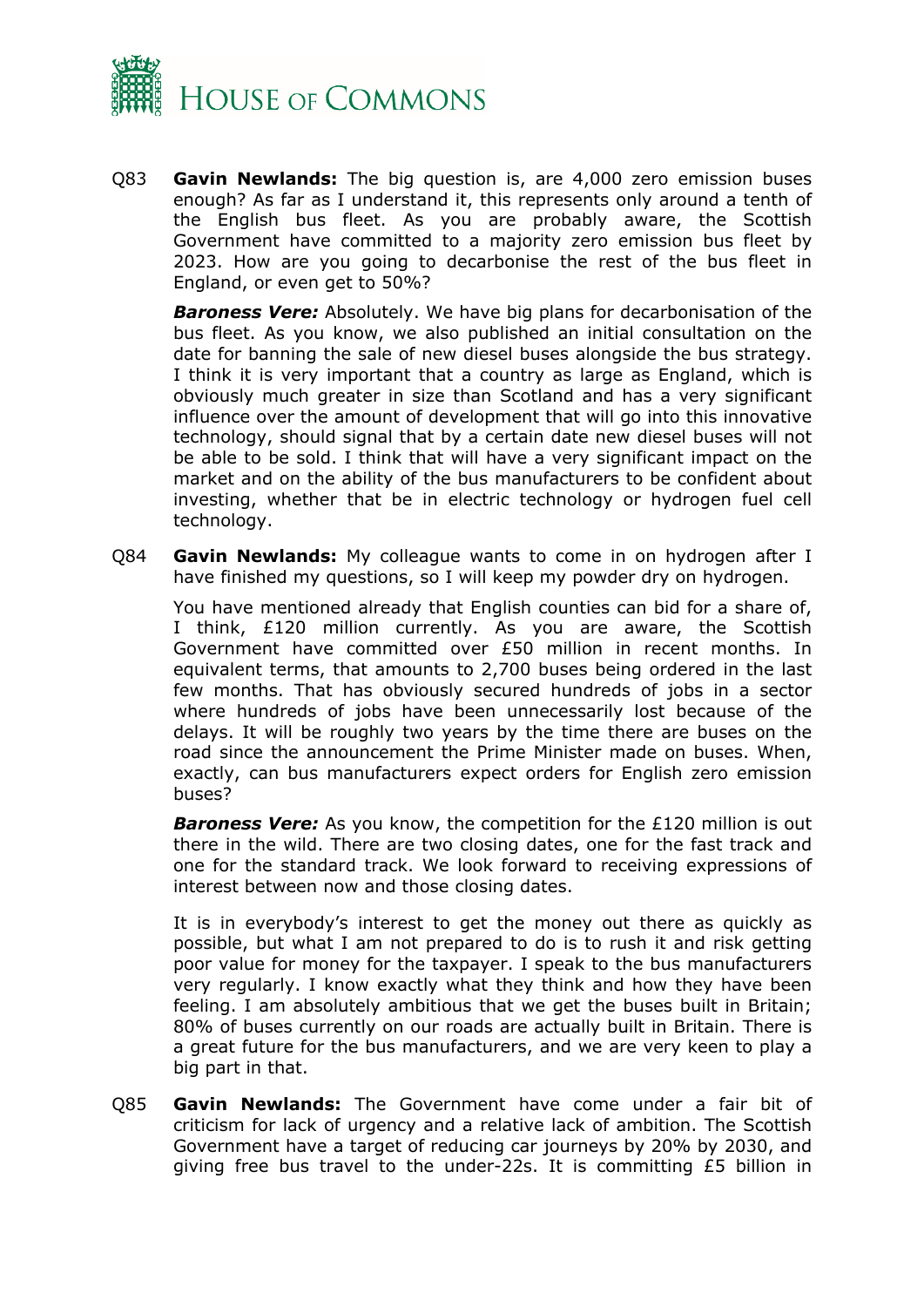

relative terms to bus infrastructure. Why has it taken so long, and why is there such relative paucity of ambition from the UK Government?

*Baroness Vere:* We have been working as quickly as we possibly could on this. It is all very closely interlinked. Scotland is a different place. It is not England. It has a whole different bus market. It is a different place; let's put it that way. Making sure that the elements in the strategy interact with the elements of our investment in zero emission buses was really important. We already have £50 million out of the door anyway. That was in addition to the £120 million that is currently in process.

I am not going to diss the Scottish Government in this regard. There is an incredible amount of free stuff that the Scottish Government give away. It is marvellous. In terms of them supporting local manufacturers, that is brilliant. Northern Ireland has done the same thing. Again, I think that is a great move for Northern Ireland. The British Government are doing it and it is a great move from us too.

Q86 **Gavin Newlands:** The Scottish Government have taken it to a balanced budget, but irrespective of what I have said in the questions thus far, this investment will require a huge and significant improvement in the charging infrastructure. Are you confident that you have appropriately scaled plans in place, and will it be installed in good time for the buses being delivered?

*Baroness Vere:* That is one of the points about the bids and the expressions of interest if you are bidding for any Government funding; you have to bring together various elements. The local authority will have to bring together the bus operators. They will have to make sure that the charging infrastructure can be available at the depot. It also has to make sure that there is sufficient electricity supply.

One of the challenges that the entire country has going forward, as we decarbonise and move over to more electric powered things—not only buses—is getting the power supply to the right place at the right time.

**Gavin Newlands:** A point we can agree on, with which to end.

**Chair:** Excellent. That is always very positive, Gavin. Two more colleagues want to come in very briefly. First of all, Greg Smith and then Ruth Cadbury.

Q87 **Greg Smith:** I am mindful of time so I will be brief. Hydrogen was mentioned as a clean future technology, and current technology, in Gavin Newlands's questioning.

I absolutely agree that bang for buck and value for the taxpayer is king, but, as we look at zero emission vehicles, to what extent in the research you have done and the talks you have held so far do you believe that hydrogen will emerge in the long term as the ultimate cleaner technology over battery electric in its reduced carbon footprint across the lifecycle of the vehicle? Will that be considered in the DFT when modelling future contracts and future sign-off of taxpayer subsidy for cleaner vehicles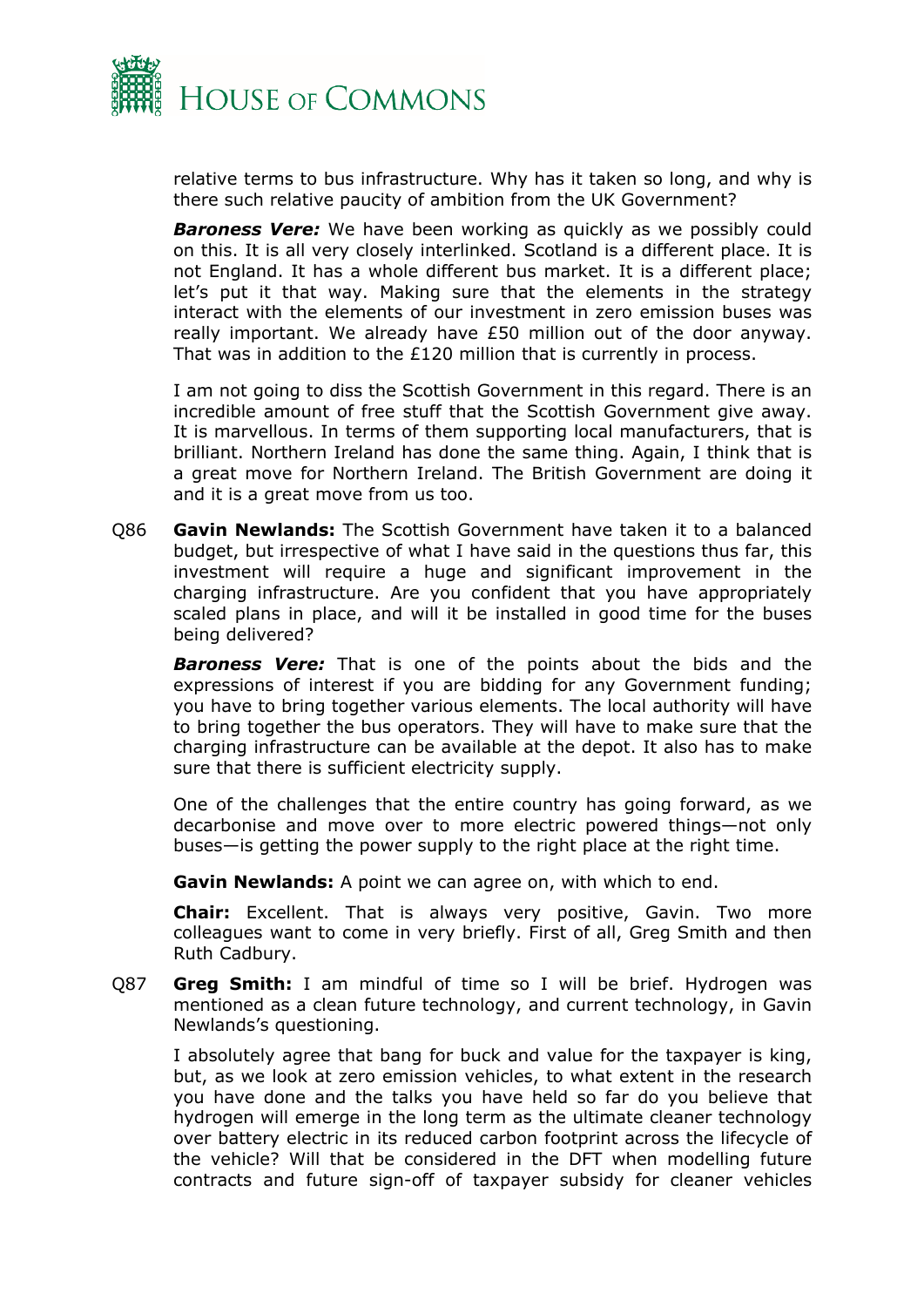

going forward?

*Baroness Vere:* We could have an entire TSC session on this, couldn't we?

**Greg Smith:** We could.

*Baroness Vere:* At the moment, it is very much horses for courses. We are aware that there are some areas that are very interested in hydrogen. I was speaking to one metro mayor in particular recently who was very keen because they are producing hydrogen as a by-product where he is.

We are open-minded. We are technology agnostic. Hydrogen is a slightly different thing from battery electric because, of course, it has to have greater strategic reach for it to make sense, which is obviously why we have done the intervention in Teesside. From a Roads Minister perspective, I look at hydrogen and I look at HGVs and buses and think there is a lot of heavy stuff that needs to be pulled around. Hydrogen would make sense, but, of course, we now have to make sure that the technology for making clean hydrogen is there and is efficient. The energy efficiency ratio is not brilliant. We can try to improve that. There is a long way to go. We could have a long conversation about it. We are keen. It is important.

Q88 **Greg Smith:** I agree that we could have a long conversation. The crux of my question is, in getting this right, is the DFT committed? You said that you are not rushing anything, which is the right thing to do, but are you committed to holding out potentially that little bit longer to see the emergence of the tech on hydrogen?

**Baroness Vere:** I think it is there. I think that we will get an expression of interest for hydrogen in this current round. I would be surprised if we did not.

**Greg Smith:** Thank you.

Q89 **Ruth Cadbury:** Minister, London accounts for nearly a third of the UK's total bus fleet. The size of that market could support the UK's electric drivetrain and battery manufacturing and other zero emission technology and could supply the whole of the country's bus requirements.

At the moment, TfL does not have the funding for that level of kickstart investment. If you really wanted to get zero emission bus manufacturing going in the UK, improve the technology and bring down costs, could you not start with supporting TfL in this when the next funding settlement is due?

**Baroness Vere:** I do not see why London is better than anywhere else or should get priority over anywhere else. I know more about TfL than I have ever wanted to know, quite frankly. When I took on the devolution role, I was told it would be a tiny part of my portfolio, and then TfL blew up.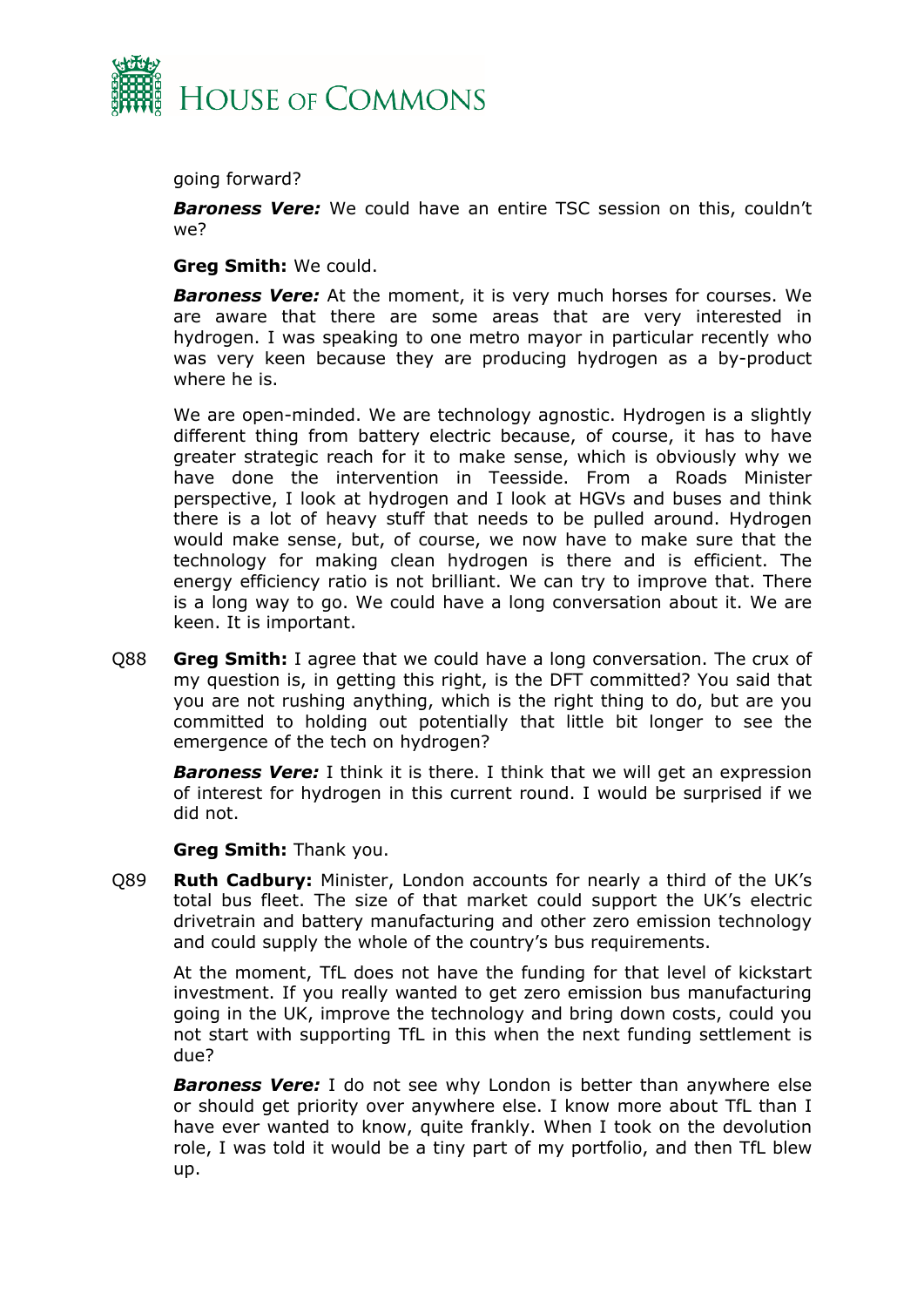

We are aware that the Mayor of London, quite rightly, has very ambitious decarbonisation plans. He wants to try to decarbonise the fleet by 2030. Of course, what we are trying to do at the moment is to support TfL through the challenge of the pandemic and get it back to financial sustainability, such that the Mayor of London is well able to make his own decisions about decarbonisation, and indeed about air quality, which is also a significant issue in London.

**Chair:** We will leave it there. Chris, the last question from you.

Q90 **Chris Loder:** Minister, this is the last time. I want to talk about longterm funding as a result of the strategy. According to the National Audit Office, as it stands at the moment, 40% of bus operators' income comes from public money. I want to ask your views as to how that will go forward in the context of the strategy. Will that be broadly consistent? Do you see it changing? Will the model be completely different?

*Baroness Vere:* Do I see it changing? Probably. Can I imagine how? No, because it all depends on the farebox. It all depends on how the BSIPs come through in terms of increasing the number of passengers that use buses, and therefore getting an increasing amount of revenue from the passengers themselves.

The Government are very keen to support a vibrant and effective bus network across the country. That is what we absolutely want to see. The extent to which that is supported by the farebox and passengers or by Government via various interventions, particularly for socially and economically necessary services, is really important. The Government will stand there.

Q91 **Chris Loder:** You mentioned earlier that there has been a considerable amount of travel demand modelling done as part of the strategy work. Does that insight as to what passenger demand is likely to be in the future suggest that bus operators today are too reliant on public subsidy and therefore we need to move towards a more revenue-based, passenger farebox-based income or not?

*Baroness Vere:* I don't think I would particularly draw that conclusion. What I would definitely say is that we will be in a period of transition. We do not quite know what business as usual demand will look like. We can do some scenario planning, but we do not know what it is really going to look like.

One of the things that the Government will be doing is working with the industry, particularly the CPT, on a marketing programme and getting back to bus when it is appropriate to do so according to the unlocking, and the road map. When it is appropriate to do so, we will absolutely stand by the CPT and the bus industry to make sure that we get as many people back on the bus as possible, and then of course we hope to go further.

Q92 **Chris Loder:** Is it possible to share that demand management modelling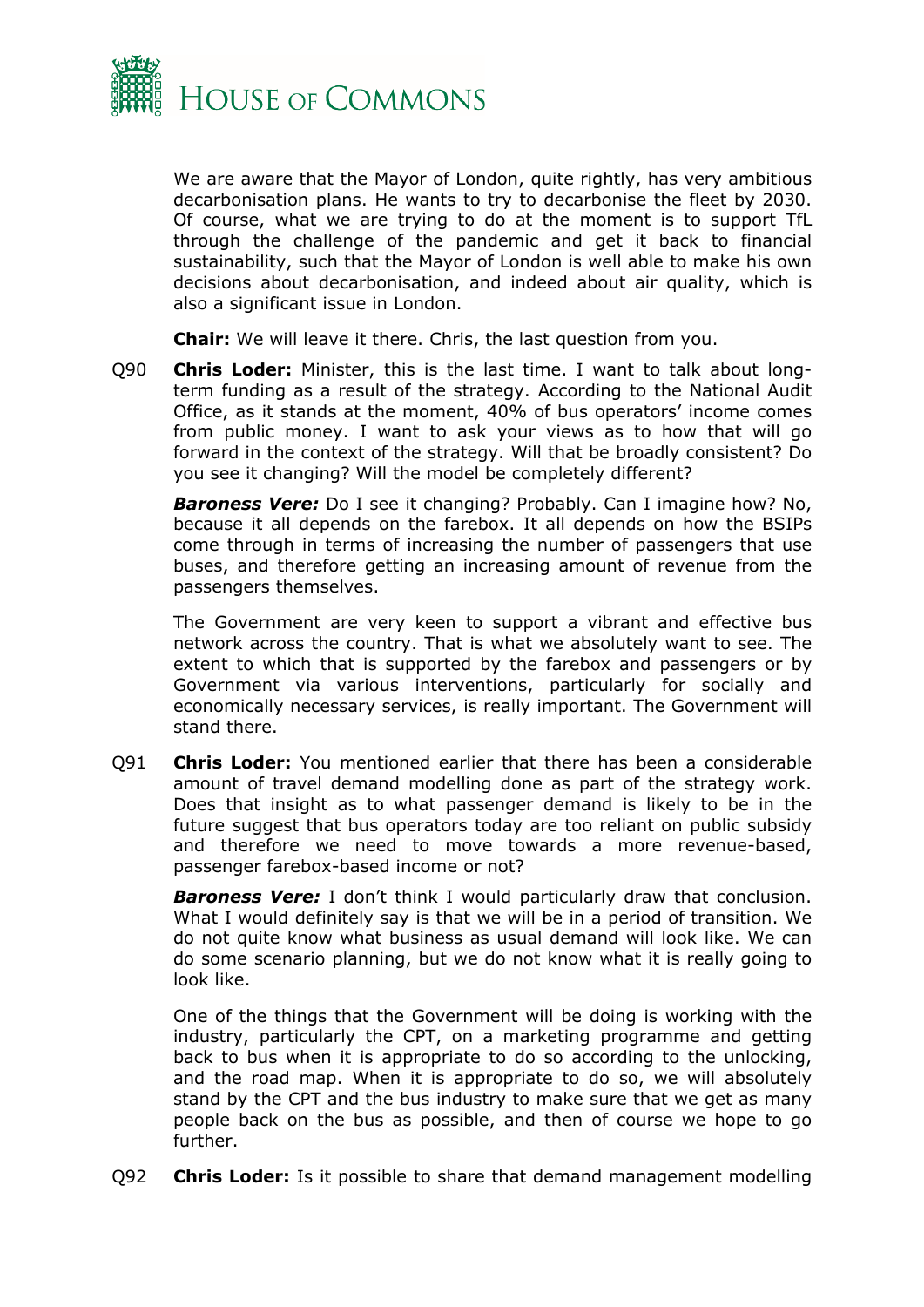

work?

*Stephen Fidler:* I think a lot of the material on expectations is published by Transport Focus and others.

Q93 **Chris Loder:** It would be good to understand that.

*Baroness Vere:* We will send you a little list.

**Chris Loder:** Thank you very much. That would be wonderful.

Q94 **Chair:** Minister, I gave you advance notice that I would like to ask about one other area of your portfolio. It is with regard to yesterday's announcement on smart motorways.

Could you briefly describe where your thinking is? You will be aware that the Transport Select Committee has opened an inquiry on the matter, albeit we have not taken evidence and this is not part of that process, but it would be remiss of me not to ask you about current thinking.

*Baroness Vere:* I am delighted that you have asked me today because it enables me to summarise where we are, what we announced yesterday and where we will be heading in the short to medium term.

It is the case that there have been concerns raised about smart motorways. The Secretary of State and I have listened to those concerns, and we have been taking action on them and pressuring Highways England since the Secretary of State came in, which was 18 months ago or so. You will have seen that in March 2020 we published a stock-take of the evidence available on the safety of smart motorways. We published an action plan that had 18 actions in it. Unfortunately, coronavirus slightly buried that intervention; none the less, work has progressed at great speed since then. The document that was published yesterday was an update from Highways England about those 18 actions. I am pleased to say that they are all either on track, have been completed or, in some cases, are being accelerated.

There are three big buckets of actions that we are taking forward. The first is clarity and information for drivers, which I think is absolutely critical. The national campaign has already started, and I am sure you have seen it. We are on track to convert dynamic hard shoulder motorways to all-lane running motorways. That continues. We have managed to bring forward the publication of the highway code by six months, and it will be coming before Parliament in the autumn. It will have updated information for drivers on driving on all-lane running motorways. Of course, we have been working with the recovery industry as well to give them the information they need when working in live lanes.

The next big area is finding a safe place to stop. That is very much focused around the emergency areas. The new design standards are in place. There are now 10 additional emergency areas on the M25. We are accelerating the analysis of those interventions to see what difference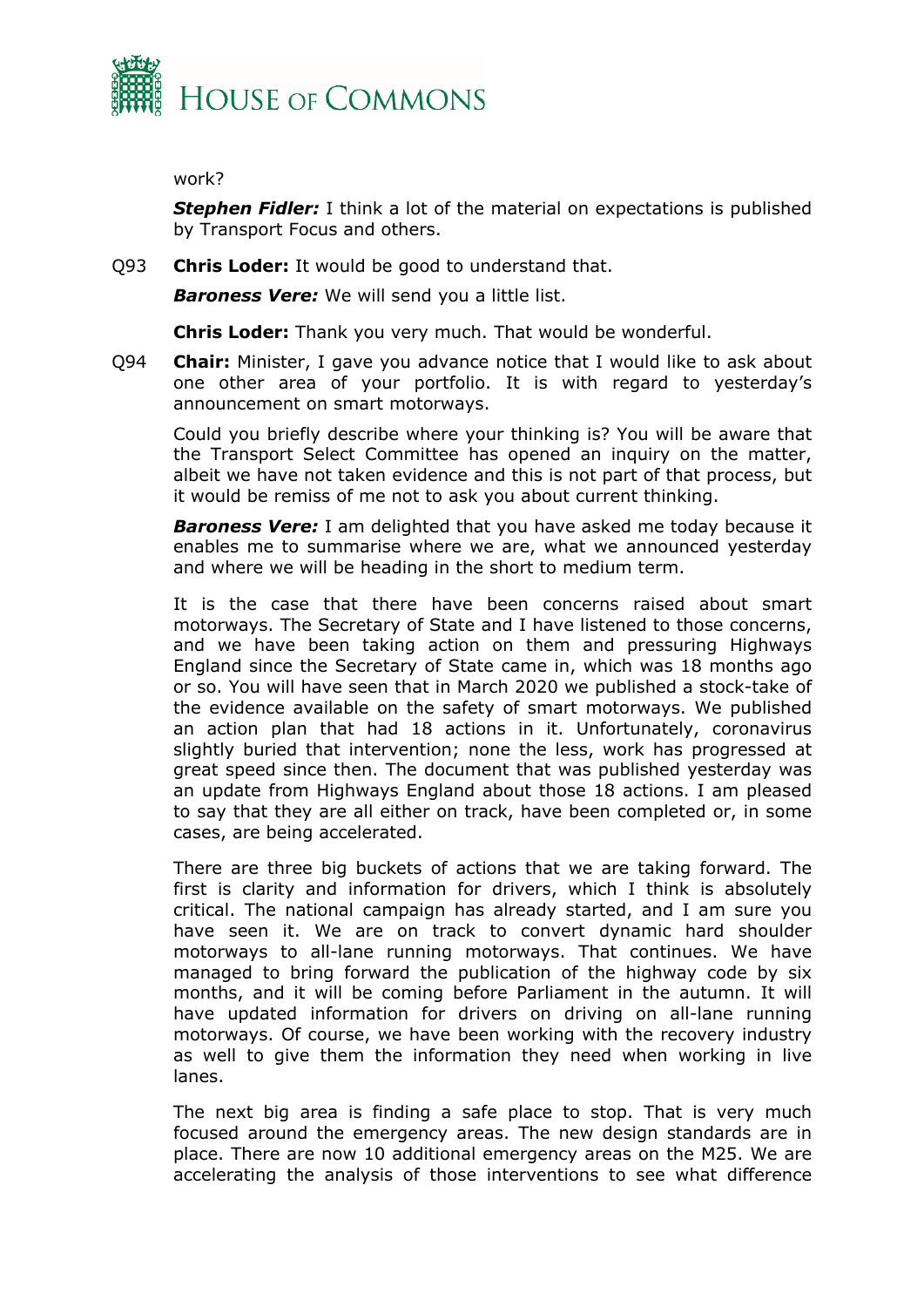

they have on live lane stops. All emergency areas are now easier to see; they are bright orange. The approach signage, which tells you how long you have to go before you see an emergency area, is being put in place six months early. We have brought that forward to September 2022.

The final area is being safer in moving traffic. It is the case that some people will stop in a live lane. Indeed, most roads at the national speed limit do not have a hard shoulder, and you have no option but to stop in a live lane if you really have to stop.

It is a benefit of smart motorways that there is technology that will help to spot those vehicles. We are rolling out that technology more quickly than we promised last year. We have brought it forward by six months, and it will be rolled out by September 2022. At the same time, in September 2022, 10 months early, all enforcement cameras for Red X enforcement of closed live lanes will be in place. By September 2022, all the tech will be in place.

We have also committed that we will not open any new smart motorways without stopped vehicle protection in place. By September 2022, all new roads will have stopped vehicle detection. All existing all-lane running motorways will have stopped vehicle detection. All the red enforcement will be done. All the signs will be in place. Therefore, we believe that the roads will not only be safer but will have the perception of being safer to road users.

Q95 **Chair:** Thank you for the comprehensive explanation as to what has been announced, Minister. I will just touch on one part of that, and it will be the only question on it.

You will be aware that back in 2016 our predecessor Select Committee issued a report that recommended that smart motorways did not proceed amid concerns over safety. I was a member of that Committee. At the time, Highways England told the Committee that going forward—this was in 2016—no new smart motorways would be put in place without the stopped vehicle detection technology that you just referenced would be in place by 2022.

Do you have concerns with regard to the performance of Highways England? They gave assurances then, and in 2019 they came back and said the reason why they opened the lane before the technology was brought in was that drivers liked to try it because it is new. Yet again, it has not been put alongside it. Did you consider saying no more smart motorways, even with the vehicle detection technology in place, until Highways England finish the job that they promised five years ago?

*Baroness Vere:* I think what is important to understand is that the data shows that all-lane running motorways, in terms of fatalities, are safer than conventional motorways. That was really clear. In terms of what Highways England promised in 2016 and did not deliver, I too am astonished and very disappointed. What I have found in my time as Roads Minister, which is about 18 months, is that Highways England have